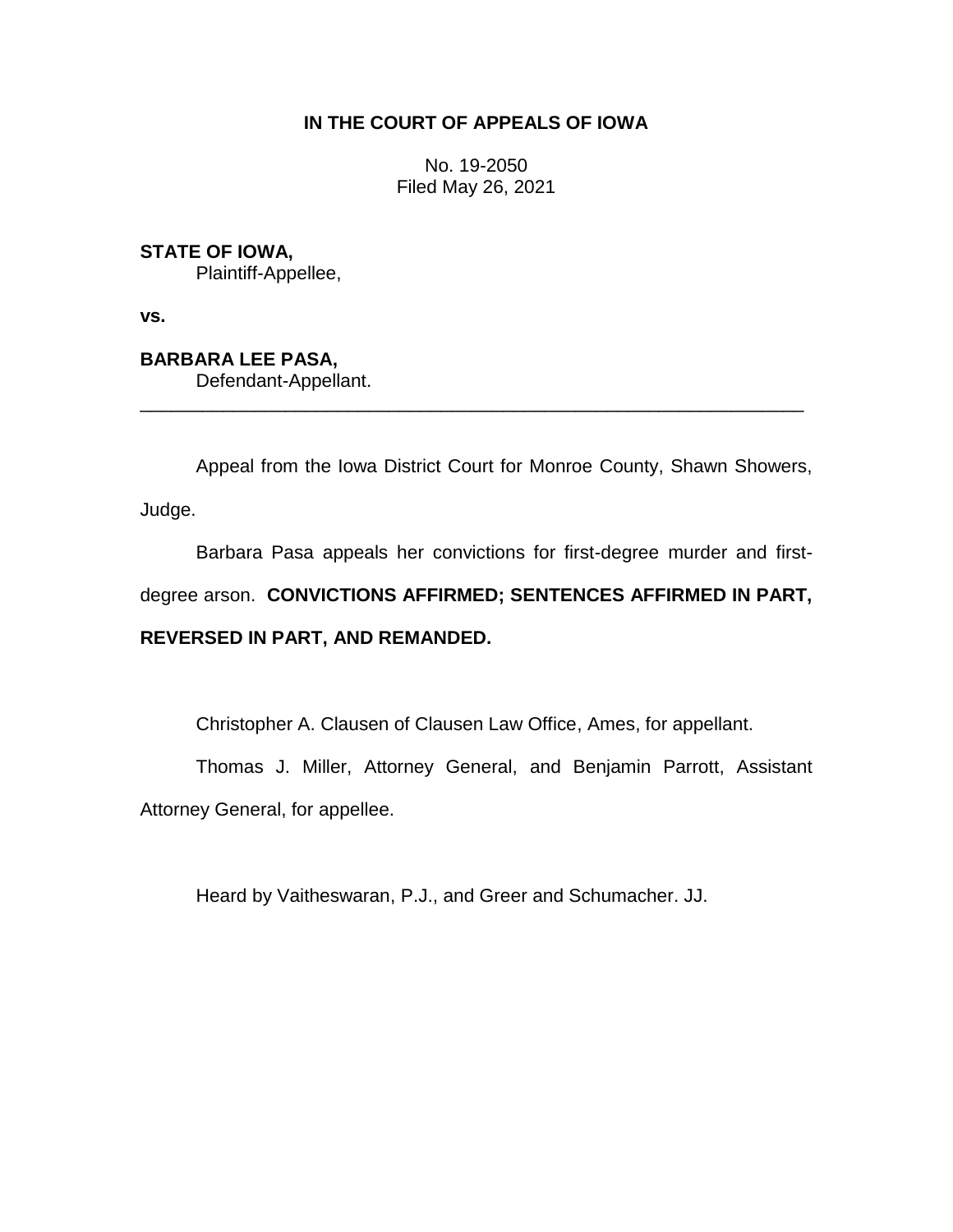## **GREER, Judge.**

Firefighters found Tim Pasa deceased in the bedroom of his home engulfed in flames. Tim was Barbara Pasa's husband of eighteen years. And the property burning was the family home they shared with their two teenage children. Fast forward past the investigation, Barbara was charged and found guilty of firstdegree murder and first-degree arson following a jury trial in September 2019. After the verdict was rendered, the district court sentenced Barbara to life in prison without the possibility of parole on the first-degree-murder charge, plus twenty-five years for first-degree arson. Now, Barbara appeals the district court's denial of her motion for new trial, arguing the jury verdict was contrary to the weight of the evidence. Next, she claims the district court erred by denying her motions for judgment of acquittal. She also claims the district court erred in sentencing her to a mandatory minimum term of incarceration, requiring her to serve 70% of her sentence for first-degree arson before becoming eligible for work release or parole. See lowa Code § 902.12(5) (2019).<sup>1</sup> Lastly, she claims ineffective assistance of trial counsel but acknowledges the record lacks support for these claims and asks they be preserved for postconviction relief (PCR).

<sup>1</sup> Iowa Code section 902.12(5) provides:

A person serving a sentence for a conviction for arson in the first degree in violation of [section](https://1.next.westlaw.com/Link/Document/FullText?findType=L&pubNum=1000256&cite=IASTS712.2&originatingDoc=N88D84A307D0711E9B1C9BC35CA018EF0&refType=LQ&originationContext=document&transitionType=DocumentItem&contextData=(sc.UserEnteredCitation)) 712.2 that *occurs on or after July 1*, *2019*, shall be denied parole or work release until the person has served between one-half and seven-tenths of the maximum . . . term of the person's sentence as determined under section [901.11,](https://1.next.westlaw.com/Link/Document/FullText?findType=L&pubNum=1000256&cite=IASTS901.11&originatingDoc=N88D84A307D0711E9B1C9BC35CA018EF0&refType=SP&originationContext=document&transitionType=DocumentItem&contextData=(sc.UserEnteredCitation)#co_pp_927d00002c422) [subsection](https://1.next.westlaw.com/Link/Document/FullText?findType=L&pubNum=1000256&cite=IASTS901.11&originatingDoc=N88D84A307D0711E9B1C9BC35CA018EF0&refType=SP&originationContext=document&transitionType=DocumentItem&contextData=(sc.UserEnteredCitation)#co_pp_927d00002c422) 5.

<sup>(</sup>Emphasis added.)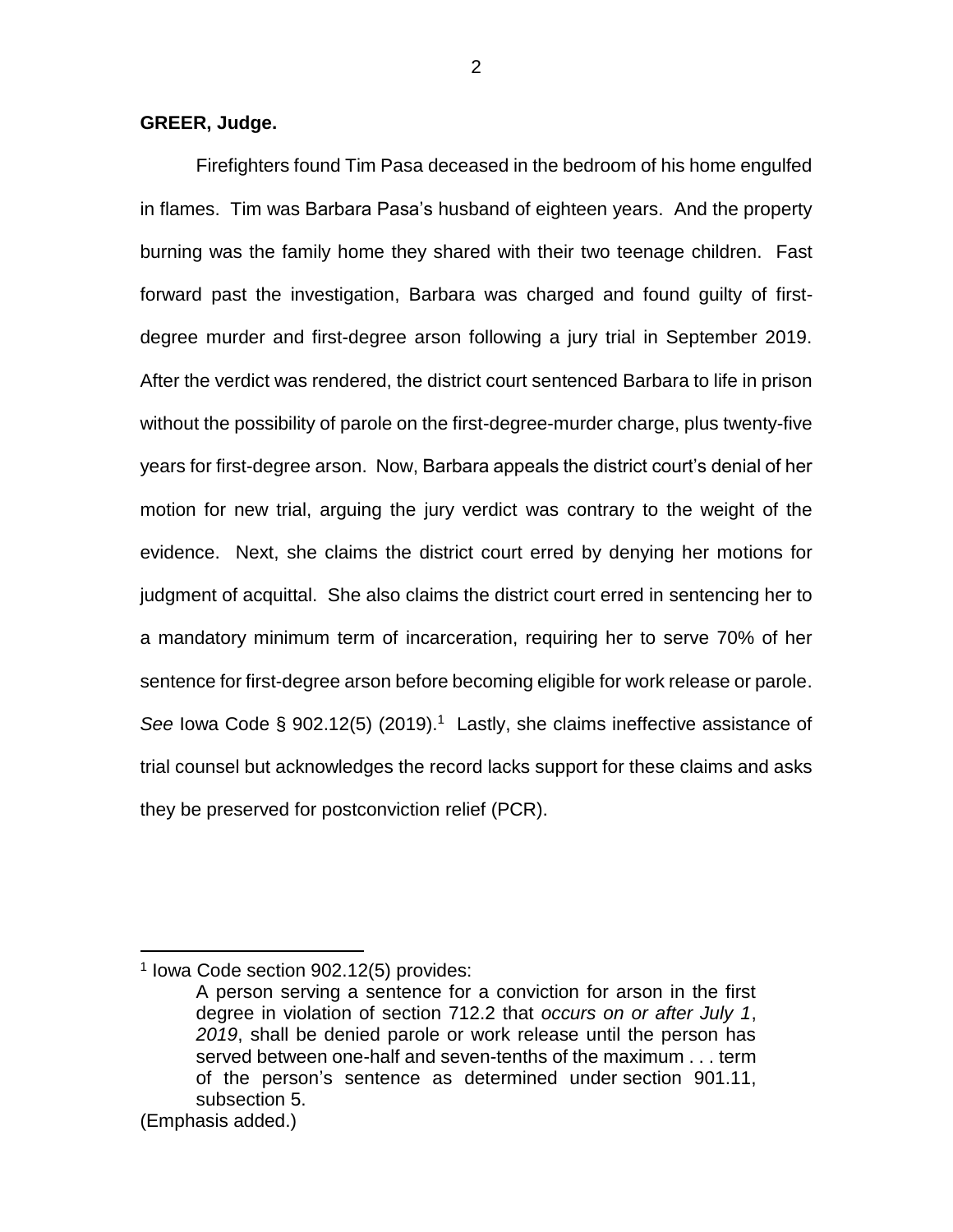### **I. Factual Background.**

Barbara and Tim's two teenage children left the family house the morning of May 5, 2018, to catch a bus departing at 6:30 a.m. for a soccer tournament. O.P., their son, did not see Tim that morning. But the evening before, Tim told O.P. he wanted to get away from Barbara and would not be attending the tournament. That morning, Barbara told the children Tim said he was not feeling well and was sleeping. This left Barbara and Tim alone in the house together. The time Barbara left the home was disputed. In an interview with law enforcement, Barbara claimed she left the house by 7:00 a.m., but a neighbor testified she drove past the Pasa home at roughly 7:22 a.m. and saw Barbara's car in the driveway. What is undisputed is around 7:30 a.m., multiple neighbors noticed smoke emanating from a bedroom window on the east side of the Pasa's home. The fire was reported to a 911 operator at 7:33 a.m.

Police officers and firefighting personnel arrived minutes later and entered the home. They discovered Tim's severely burned body lying on the right side of the bed in the master bedroom. When they reached him, it was obvious Tim was deceased. Per protocol, an investigation into the fire and a forensic autopsy of Tim's body commenced.

The fire investigation began when Vern Milburn, Assistant Chief of the Centerville Fire Department and state certified fire investigator, arrived on the scene. He provided testimony for the State at trial. After entering the Pasa home Assistant Chief Milburn noticed several oddities he later described as "red flags." First, he did not hear any smoke detectors going off in the home. Neighbors who arrived before him also did not hear smoke detectors. However, Assistant Chief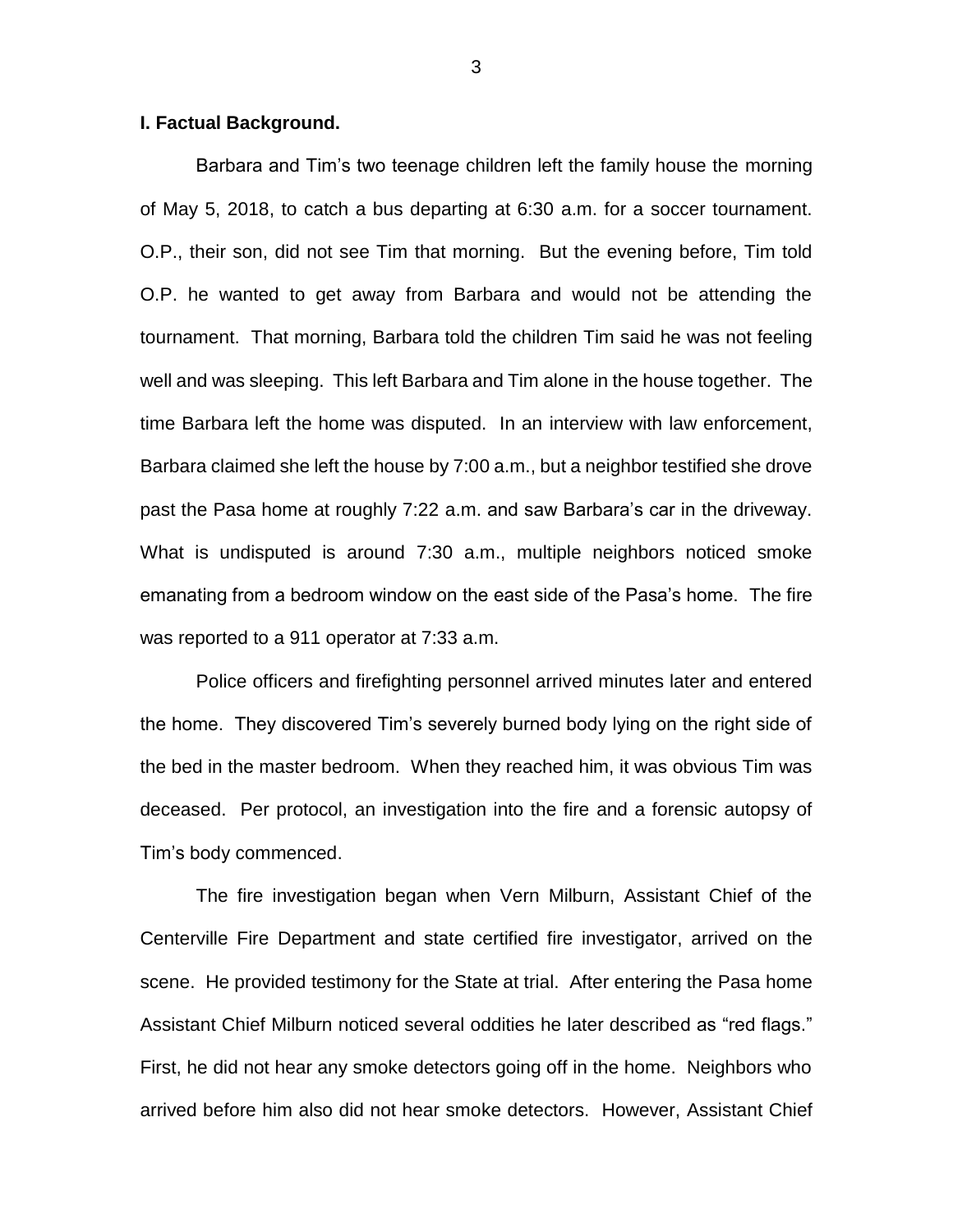Milburn discovered two smoke detectors. One on the west side of the home had its "door" opened rendering it inoperable. Another smoke detector in the hall leading to the master bedroom was still on the wall, but melted, with the batteries nearby on the floor. In Assistant Chief Milburn's experience, typically when a smoke detector melts "the battery is . . . inside . . . it's not visible. Once it melts, it usually just all kind of comes in a big glob and stays together, and it all falls down together. They usually don't separate."

Next, Assistant Chief Milburn noted the highest concentration of fire damage was in the master bedroom, specifically at the headboard on the right side of the bed where Tim's body was found.

In this situation with this bed, we looked at depth of char. So if you look at the headboard, I know it's hard to see, but if you look at the headboard, you can see on the right side of it all the spindles and everything are completely burnt up. They're completely gone. As you work your way back to the left, the spindles start getting—the depth that they get—they're deep in char, but as they start coming back to the left, then they start coming back to more and more to them. So that's kind of what we look at that kind of brings us back to where the highest concentration of fire probably was.

In trying to locate a fire source, Assistant Chief Milburn observed a candle on the floor by the left side of the bed in the master bedroom. During the course of the investigation, Barbara told investigators, friends, and family (sometimes unprompted) that she believed the candle was the source of the fire, explaining she had placed it on the left bedside table to cover the smell of dog urine in the bedroom the morning of the fire. $2$  Assistant Chief Milburn noted the candle was

 $2$  Barbara explained that the twelve-year-old family dog urinated on the carpeting that morning. Barbara used Febreze, an odor inhibitor product, to mask the smell but also lit a "three wick" candle and placed it on the side table located on the left side of the bed.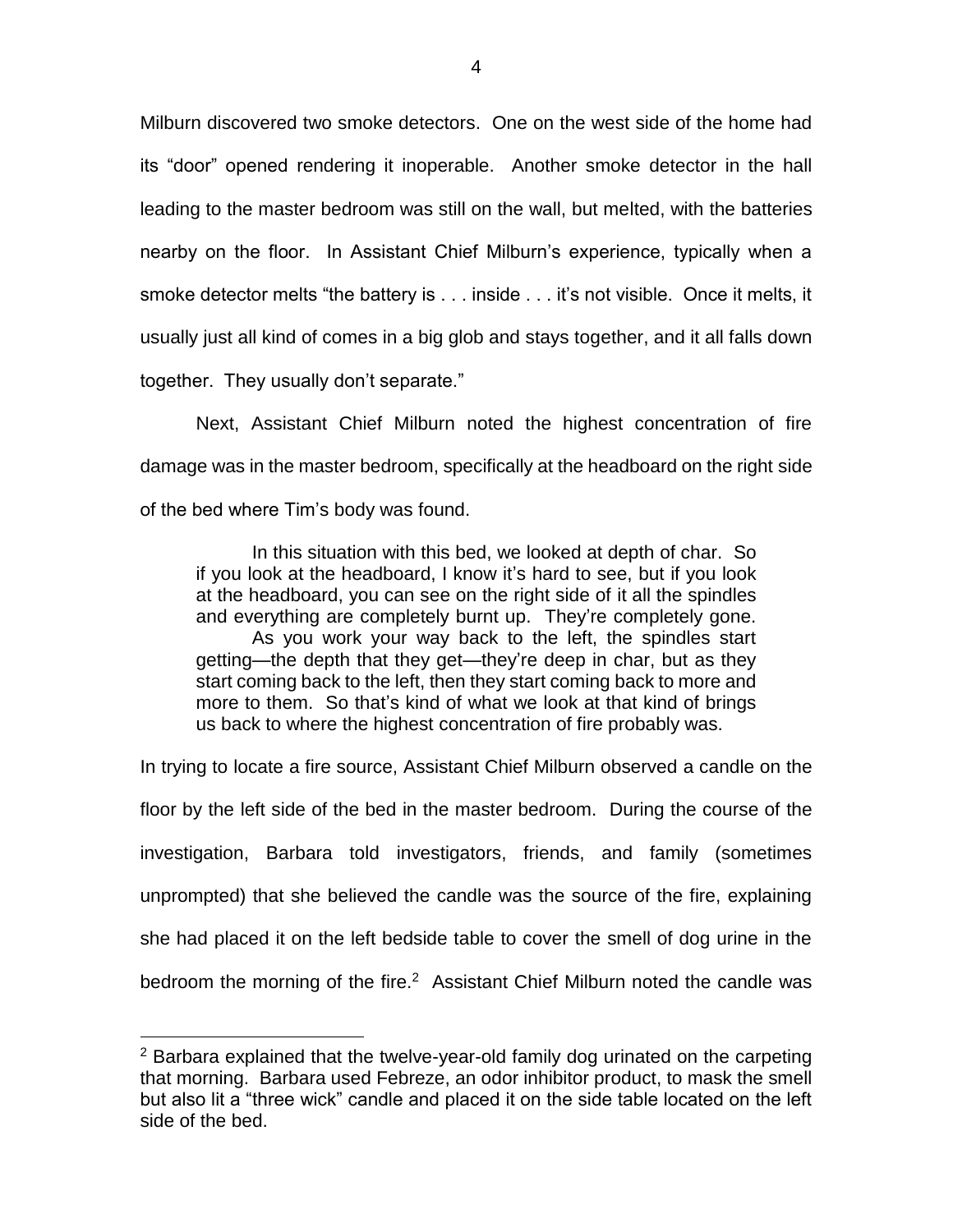on its side but the bottom was not blackened from smoke or fire. Additionally, there was a white round spot the size of the candle bottom on the carpet next to the candle. This suggested to him that the candle was not on its side when the fire started.

Assistant Chief Milburn also spoke to Barbara the day of the fire. She said she left the house around 6:50 a.m. that morning. During that interview, Assistant Chief Milburn thought Barbara's demeanor was strangely calm and emotionless given the loss of her husband. He considered this one of the "red flag" concerns and noted "[w]hen we talked about red flags, in my years in the fire service, I've had a lot of people that lose their pet in a house fire that is a lot more upset than what I was getting from Barbara." Given these "red flags," Assistant Chief Milburn contacted Special Agent David Linkletter from the Iowa Department of Public Safety, State Fire Marshal Division, to help investigate.

Bringing years of fire analysis experience to the scene, Special Agent Linkletter offered his expertise to develop the cause and origin of the fire. He also testified for the State at trial. Special Agent Linkletter corroborated Assistant Chief Milburn's findings about the two smoke detectors being inoperable. But he mainly focused on the master bedroom, as it was already established the fire was centralized there. $3$  He determined most of the fire damage existed on the right side of the bed where Tim's body was found when compared to the left side. The burn patterns established the flames directly hit the right side of the wall and right

 $3$  Actual fire damage was contained to the master bedroom, although there was smoke damage throughout the home. Special Agent Linkletter determined the fire originated in the master bedroom and ruled out all other areas inside and outside the home as the origin of the fire.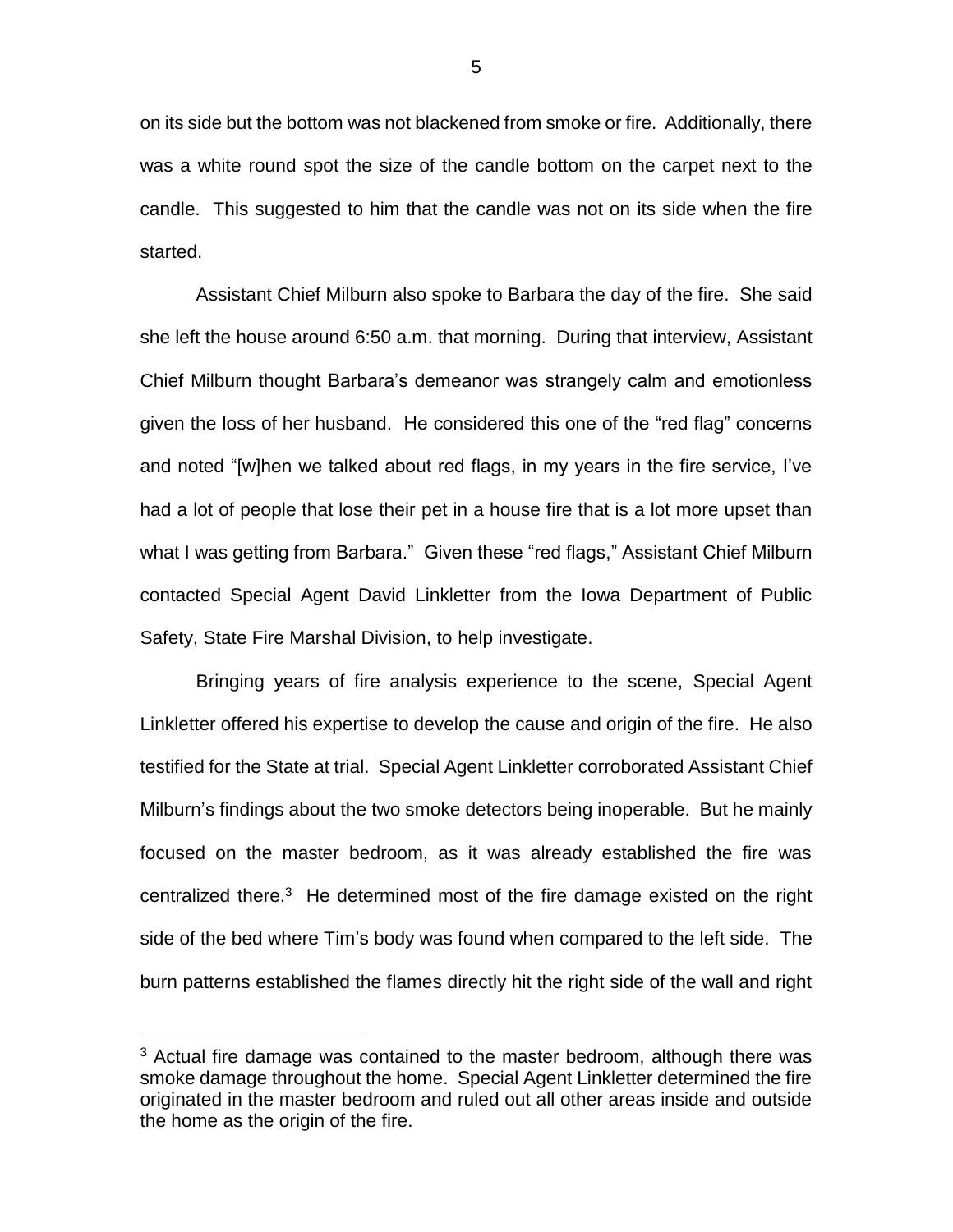side of the headboard. Special Agent Linkletter also ruled out the candle as the

source of the fire:

Q. If a candle were placed on the floor right side up in that circular area with the flame lit, could it have been a possible ignition source? Did you consider it? A. Yes. Absolutely.

Q. Did you rule it out? A. Yes.

Q. Why? A. Earlier I said the burn patterns can tell us a lot about what burns and also what doesn't burn. And in this case, at least the circumstance with the candle, we have a wooden structure for the box springs that is very, very close to that area burning on the floor and the candle. If we had an event that started there that really contributed to this fire, it would have burned in that area for a much longer time to cause more heat damage to its immediate surroundings. It wouldn't have just, you know, traveled from one spot to another. Fire typically stays where it is, and it's going to consume the things around it. And it's going to take some time, so it's going to generate some heat. And so other things while that fire is growing are also going to sustain damage as well.

Testing done on the flooring of the bedroom was inconclusive as to the presence

of any accelerants. Special Agent Linkletter provided extensive testimony at trial,

which boiled down to these conclusions:

Q. So after looking at the scene, getting lab results back from the [Department of Criminal Investigations] . . . looking at everything, considering everything here, were you able to determine the cause of the fire . . . on May 5, 2018? A. We determined the fire originated on the mattress, on the right side of the mattress, based on the burn patterns that we had. It was very apparent to us that that's where the main source of the fire was. That's where the fire burned for the longest period of time, and that's where the fire extended from.

Q. So no accidental sources; right? A. That's correct.

Q. Was this a set fire, in your opinion? A. It appeared to us the fire was intentionally set using some sort of open flame in one way or another.

Q. And the origin of the fire is in the right side of the mattress? A. Correct.

On cross-examination Barbara's counsel presented a different theory on the origin

and cause of the fire, again centered on the candle as the source. Special Agent

Linkletter addressed that theory: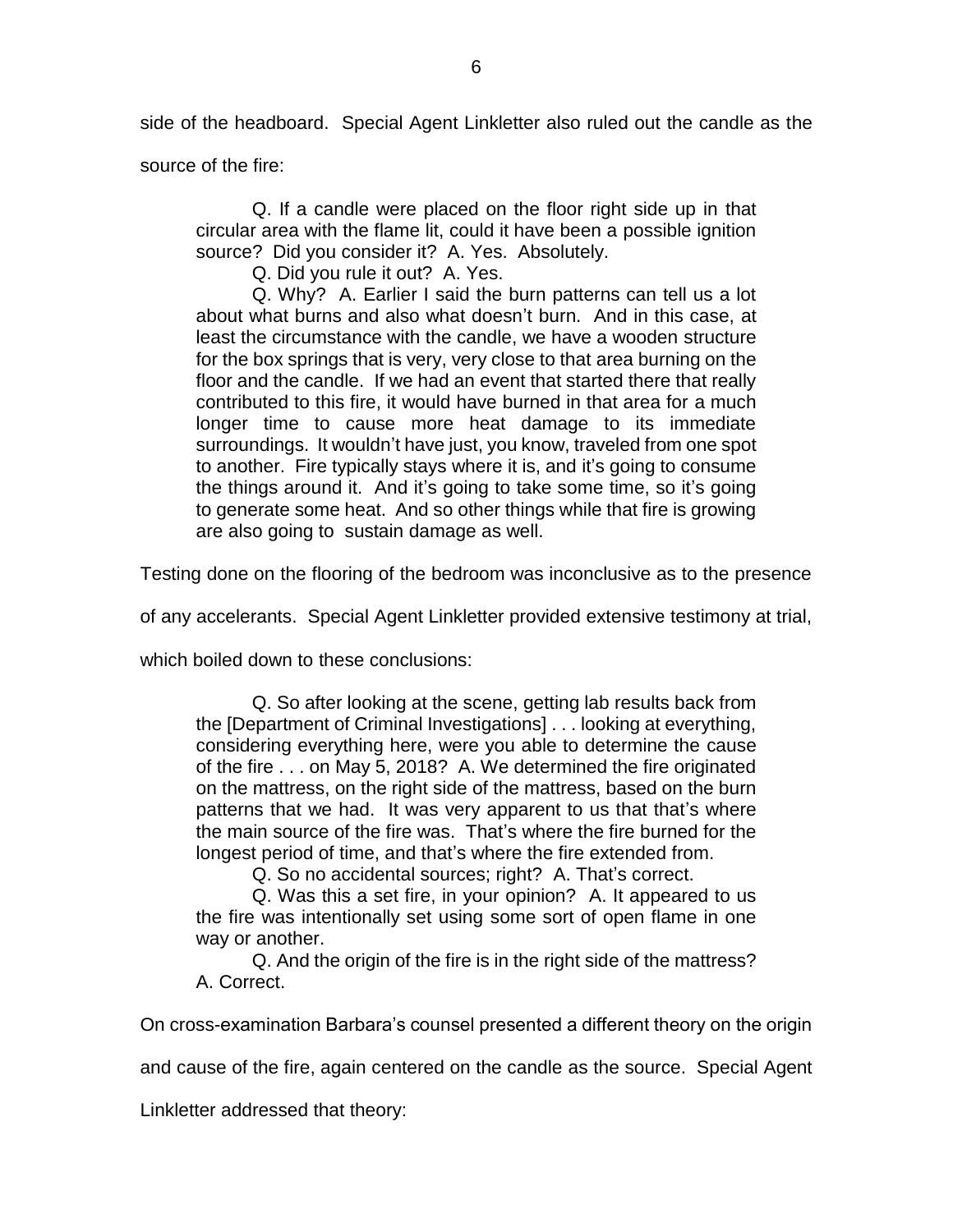Q. But there was a candle that was— A. That's correct.

Q. —an inch and a half from the bed railing, wasn't there? A. That's absolutely correct.

Q. So if the candle that's an inch and a half from the bed rail catches a blanket or a quilt that might be hanging over the edge on fire, that could be a source of the fire, couldn't it? A. The burn patterns don't suggest that.

Q. Well, they don't suggest that because the fire couldn't grow as fast on this corner of the bed, could it, because it doesn't have as much oxygen? A. I think if we had significant fire there, we would have had more patterns to suggest that.

In short, Special Agent Linkletter rejected Barbara's repeated suggestion that the candle caused the fire. He determined the fire was not accidental, it was set on purpose.

We now turn to the investigation into the cause of Tim's death. Dr. Dennis Klein, the state medical examiner, performed the forensic autopsy on Tim. The goal of the autopsy was to determine the manner and cause of death.<sup>4</sup> Dr. Klein had assistance from Dr. William Anderson, a forensic toxicologist, in reaching his conclusion that Tim's cause of death was acute propofol intoxication and manner of death was homicide. Dr. Klein quickly ruled out the fire as a cause of death; there was no soot or smoke in Tim's mouth or windpipe and there were negligible levels of carbon monoxide in his blood. These findings showed Tim died before the fire. Other than extensive thermal injuries, there were no other signs of physical injury on Tim's body. Natural disease was also ruled out. So Dr. Klein sent a sample of Tim's blood to the toxicology lab to test for any drugs in his system that could have caused death. At first he ordered an "expanded panel, which

<sup>4</sup> Dr. Klein testified cause of death means "any disease, injury, any poisoning, or any abnormality that ultimately leads to a person's death." Manner of death means "a category of death that helps explain how the death occurred . . . Those include natural, accident, suicide, homicide, and undetermined."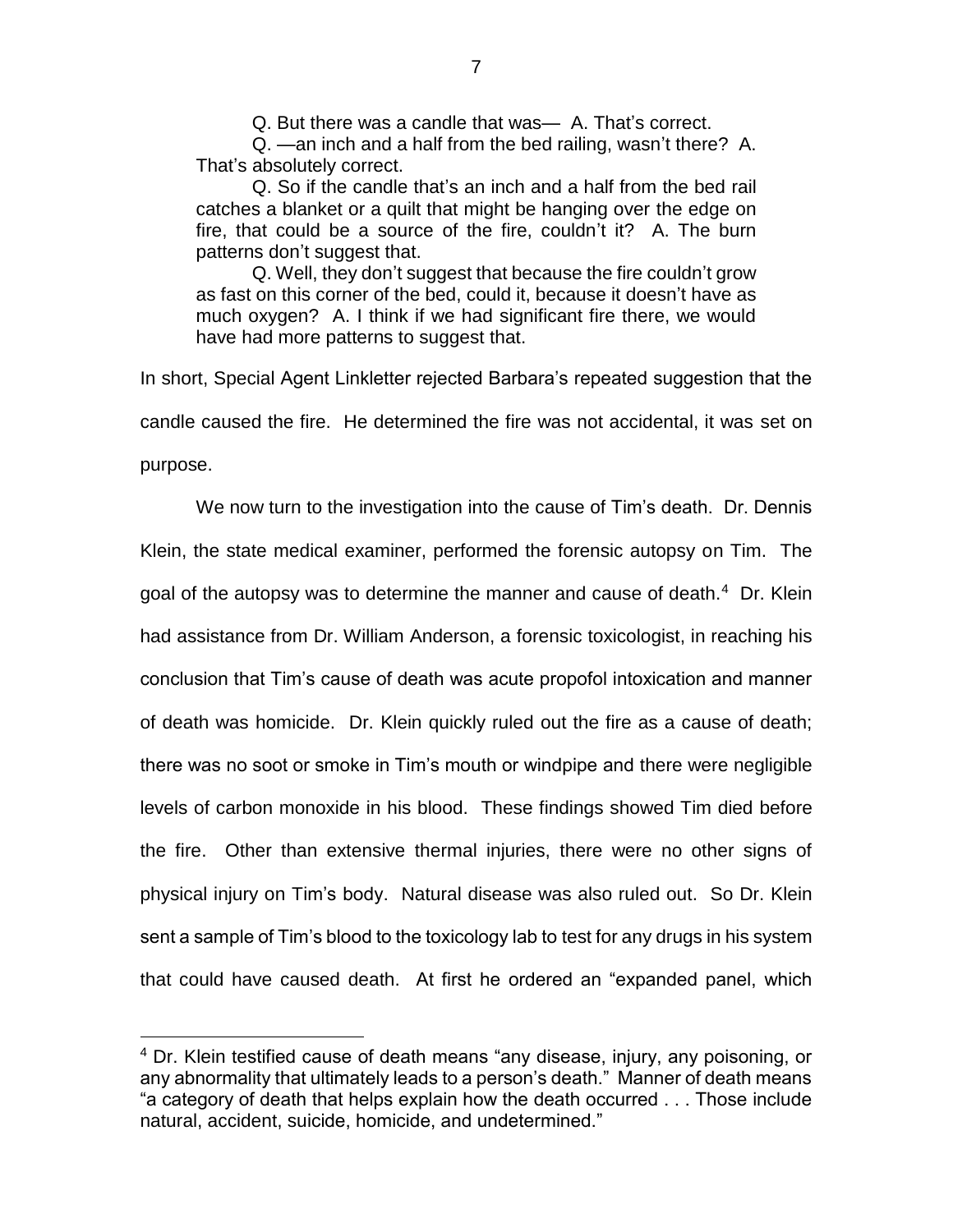includes many of the drugs of abuse that we see in society as well as a number of

prescription-type drugs . . . also drugs that can cause death." Dr. Klein explained

this was an "inclusive test" because he did not know what to look for. The first

toxicology panel showed nothing unusual that could explain Tim's death. At this

point Dr. Klein was stumped, so he consulted with the toxicologist, Dr. Anderson.

They decided to test specifically for the nonnarcotic drug propofol.

[O]ver the course of the discussion, we always look for what potential would the person or some other person have access to that would be beyond what our expanded panel is.

So we had information that Mr. Pasa's wife was a surgical nurse or had access to surgical, so that opened up some possibilities. And including in that were some specific drugs, *one of them including propofol* as well as a couple other medicines that were found—or medicine bottles that were found in the home. We added those to a testing to look specifically for those drugs.

(Emphasis added.)

 $\overline{a}$ 

Dr. Klein explained the nature of propofol and why it must be carefully

administered in a medical setting:

So propofol is a medicine that's only given intravenously, so that means you need to stick a needle into a vein, and it needs to be infused. It's a medicine that's used usually by anesthesiologists, so these are doctors who put people to sleep for surgeries, and *it's a drug that that has to be given in a controlled setting.* And what I mean by that, you really need to be in a medical setting that's prepared for surgery so that you can provide assistance for the person's breathing, and if they run into problems, you have IV access. *Because it's a drug that will cause problems to people's blood pressure and breathing if not having these other resources available.*[5]

<sup>&</sup>lt;sup>5</sup> In a story familiar to many, pop singer Michael Jackson died "because of a fatal cocktail of medications in his system, most notably an excessive amount of the surgical anesthetic propofol." Jen Chaney, *The full story on Michael Jackson's tragic death* (June 14, 2016), https://www.washingtonpost.com/ entertainment/books/the-full-story-on-michael-jacksons-tragic-death/2016/06/14/ 5d9f74ee-3181-11e6-8758 d58e76e11b12\_story.html.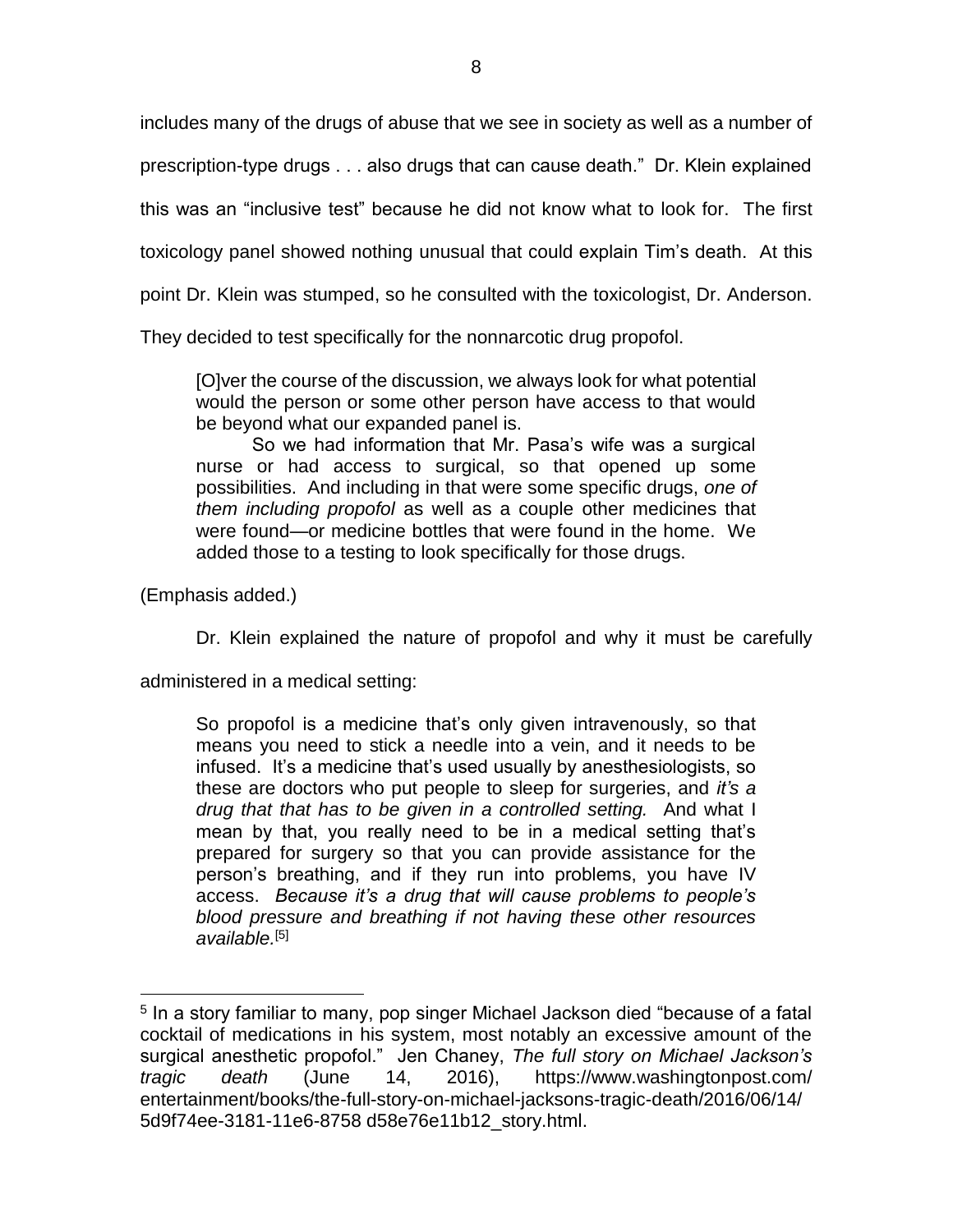(Emphasis added.) The new testing revealed Tim had 0.18 micrograms per milliliter of propofol in his blood. This was a low level; Dr. Klein said, "In people undergoing anesthesia, usually it's on the order of [five] micrograms per milliliter while they're asleep, while they're undergoing surgery." In other words, the amount found in Tim's blood was far less than anesthesiologists use to put a patient to sleep for surgery and was not a lethal level. Still, Dr. Klein found the presence of propofol in Tim's blood significant:

[I]t's very rare for us to find it in our patient population because it tends to be a drug that's in a medical setting.

Only usually physicians or nurses really have access to propofol. The fact that we have a person who's outside of a medical setting with propofol, no matter what the concentration is, in the absence of some other explanation for cause of death, is very significant.

Part of the reason for doing the autopsy and doing all these other tests is to exclude all other possibilities, and when the only possible cause of death left is propofol, which we know can have a wide range of concentrations in people who have died from propofol, that really leads us very strongly to conclude that this is the cause of death.

Dr. Klein also explained that the low level of propofol in Tim's blood at the time of

the autopsy was not necessarily indicative of the level when he died.

So propofol eliminates very quickly, within minutes. So it's possible that his level could have been quite a bit higher at the time of injection and then he becomes what's called hypoxic, meaning not enough oxygen, because he's not breathing enough. So that would give time for that drug to be eliminated and then he would die several minutes or a period of time after that injection, but the damage is already done without someone there to provide ventilation, so stick a tube down his throat to provide ventilation for him to survive.

But Barbara argued a joint trial stipulation entered with the State, containing an

opinion of Dr. Anderson, contradicted Dr. Klein's opinions. And as Barbara told

the jury, "So . . . when the attorney general make a big deal of the fact that the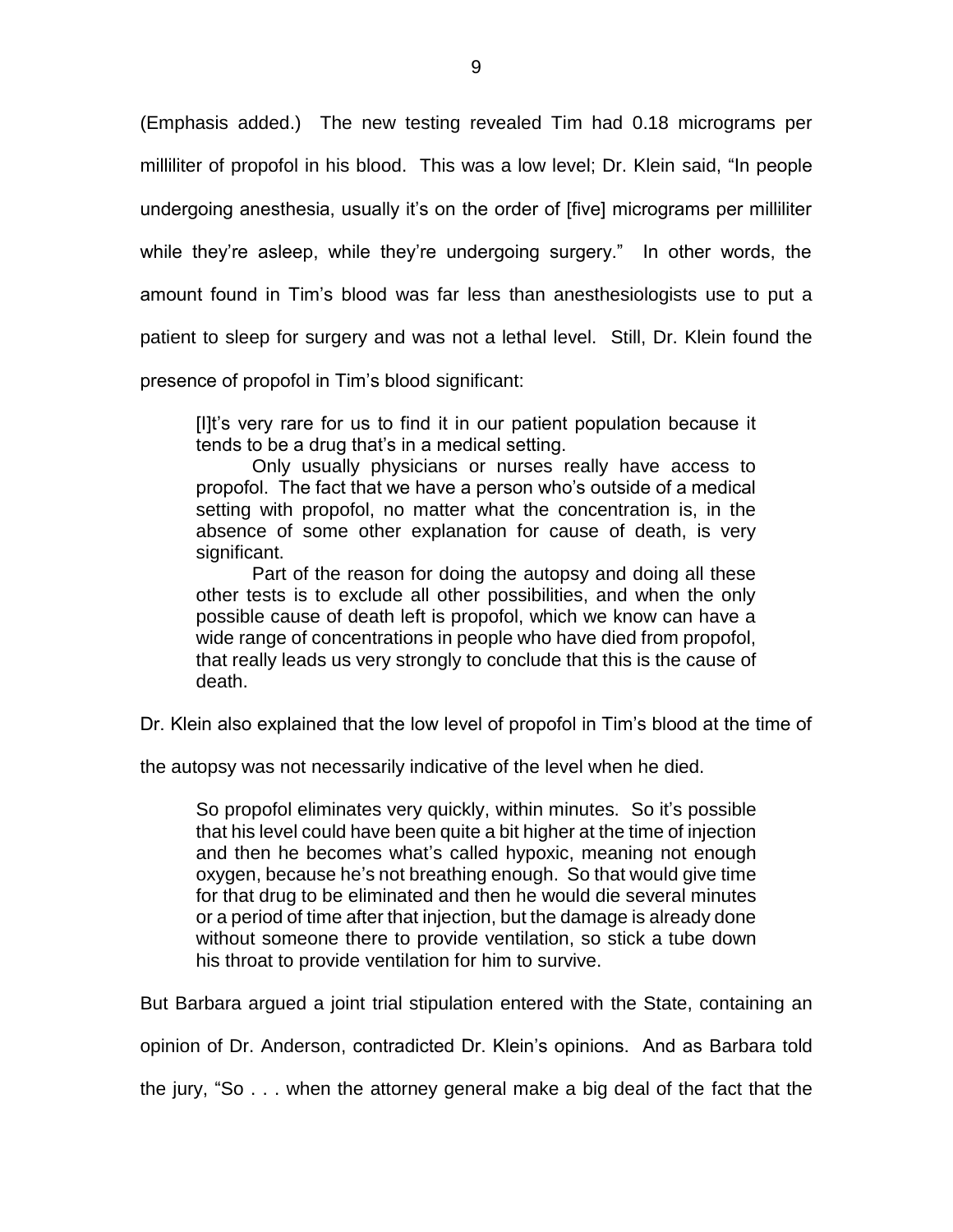autopsy is performed days later, their own expert says, 'We don't expect the propofol level to go down after he's dead.'"

To address the difficulties in administrating the drug, both the State and Barbara, attacking from different vantage points, directed the jury to consider an important question: how could she have administered the fatal dose intravenously without resistance from Tim, a much larger person? There was evidence that a large-gauge needle was necessary to inject propofol, and Barbara argued there was no physical way she could have injected the amount necessary to induce sleep and ultimately kill Tim. Dr. Klein testified, "I'm trying to figure out how does someone get propofol into them, and so I wanted to know is there some other drug that could have been used to cause Tim to be at least unconscious or at least submissive to the point that propofol could be injected." While Dr. Klein did not have a conclusive answer, he identified insulin as a possible substance that could have rendered Tim unconscious before being injected with propofol. Barbara was a diabetic, and insulin needles were all over the Pasa home and in her vehicle. According to Dr. Klein, because insulin needles are small and "[i]t can just be injected just in the skin without even—it would feel like a mosquito bite, and that could be injected and someone could become unconscious from low glucose—low sugar very quickly." Still, Tim's blood tests did not detect insulin or drugs of sedation other than propofol, but Dr. Klein agreed this did not mean insulin or sedation drugs were not administered. Because of the time it took to rule out other causes of death, Dr. Klein believed it was possible other substances "could have all dissipated by the time we got [the results]."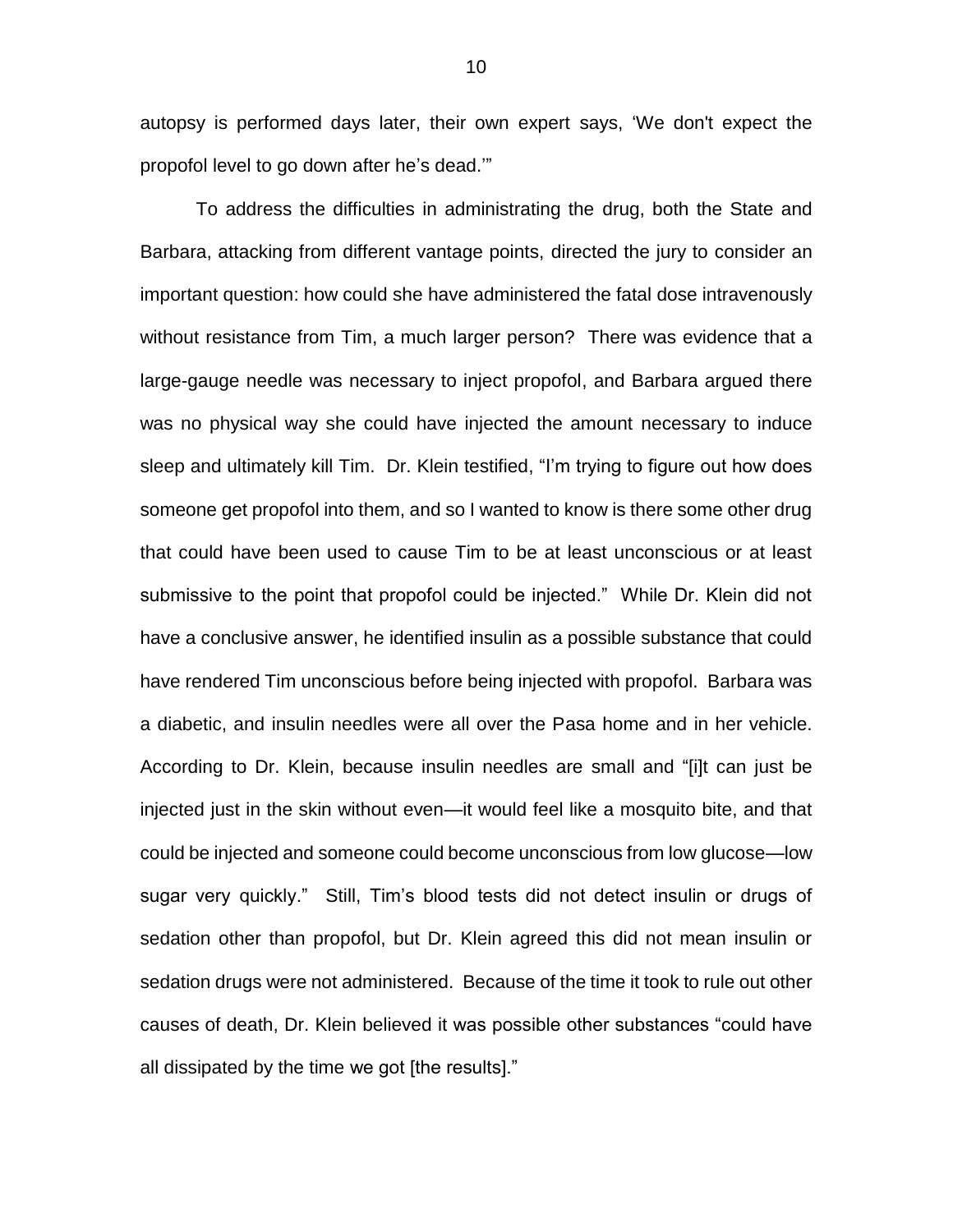On cross-examination, Dr. Klein agreed he could not "rule out" the possibility that a combination of Tim's blood-pressure medication<sup>6</sup> and propofol could have lowered his blood pressure to a fatal level. He also agreed people sometimes use propofol recreationally to help them sleep or to produce a sense of euphoria.<sup>7</sup> Tying the propofol theory back to the fire, Dr. Klein agreed it was unlikely Tim could have injected himself with the drug and also started the fire. Overall, Dr. Klein's testimony demonstrated he firmly believed acute propofol intoxication was the cause of death and the manner of death was homicide.

As noted, Dr. Klein decided to test for propofol given Barbara's access to the drug as a surgical circulating nurse at the local hospital. Dustin Bozwell, a nurse anesthetist who worked with Barbara, testified about hospital procedure and staff access to propofol. First, he explained "wasting" procedures, meaning how leftover drugs are disposed of post-surgery. There are different procedures depending on a drugs classification as a narcotic or nonnarcotic. Narcotic drugs are highly regulated and kept in double locked boxes separate from nonnarcotics. If there are leftover narcotics after a surgery, the amount wasted is first recorded by the nurse anesthetist. Then a registered nurse inspects the wasted narcotics to verify the record is correct before signing off. This process is described as a "two-party system." Propofol is classified as a nonnarcotic, non-controlled drug not subject to the narcotic procedures. Bozwell described the wasting procedure for nonnarcotics at trial:

 $6$  Tim had a slightly high but non-fatal level of amlodipine, a prescribed bloodpressure medication, in his blood at the time of the autopsy.

 $7$  As we discuss later, no evidence suggested Tim used propofol or any other drugs recreationally.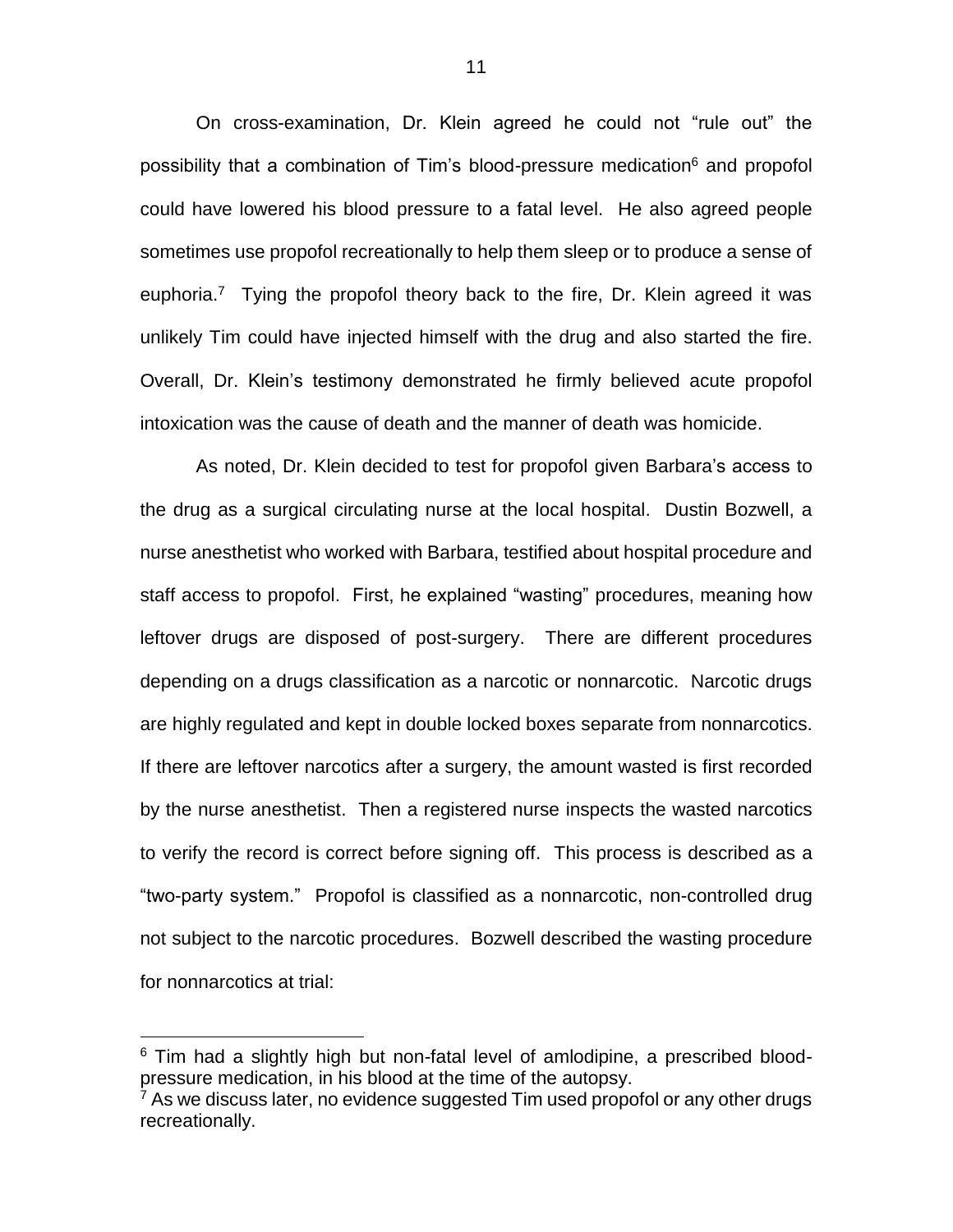Q. So narcotics have their own system, a two-party system, for wasting? A. Correct.

Q. With respect to nonnarcotics, what happens with leftovers? A. With those drugs, then, we have two waste disposals at our disposal. One is a red box, which we put all what we call "sharps," which would be needles or anything that would have some method of cutting a person. So if it's a glass vial or if it's a surgical instrument that is sharp, anything that is sharp goes into the sharp box. All other liquid medications go into a black disposal box that is right next to the red box.

Q. We'll talk about those boxes here in a little bit. Is that system, though, the nonnarcotic waste system, is that a two-party system, or is that a single party? A. That's just us. Whenever we're finished with whatever drug—when we know that we're finished with that, we just throw it into that black box.

Q. There's no accounting for how much is left? A. No.

The lack of accounting procedures for propofol was confirmed by the testimony of other hospital staff members; the nurse anesthetist would record how much propofol was wasted before it was tossed in the red or black bins. Other than that sole record, there was no accounting for the discarded propofol.

The red and black bins for wasted nonnarcotic drugs were in the two main operating rooms at the hospital. The bins were not emptied until they became full, at which point a circulating nurse would seal them off and wheel them to a maintenance closet for disposal. Barbara was a circulating nurse and agreed removing the bins was one of her job duties. But she claimed she never removed the bins herself. Bozwell confirmed Barbara's access to propofol from the nonnarcotic waste bins, as well as surgical items like sterile needles and syringes. He also agreed Barbara was not the only hospital employee who had access to the nonnarcotic waste bins. On cross-examination, Bozwell estimated it may have taken up to a full twenty milliliter bottle of propofol to put a man of Tim's size to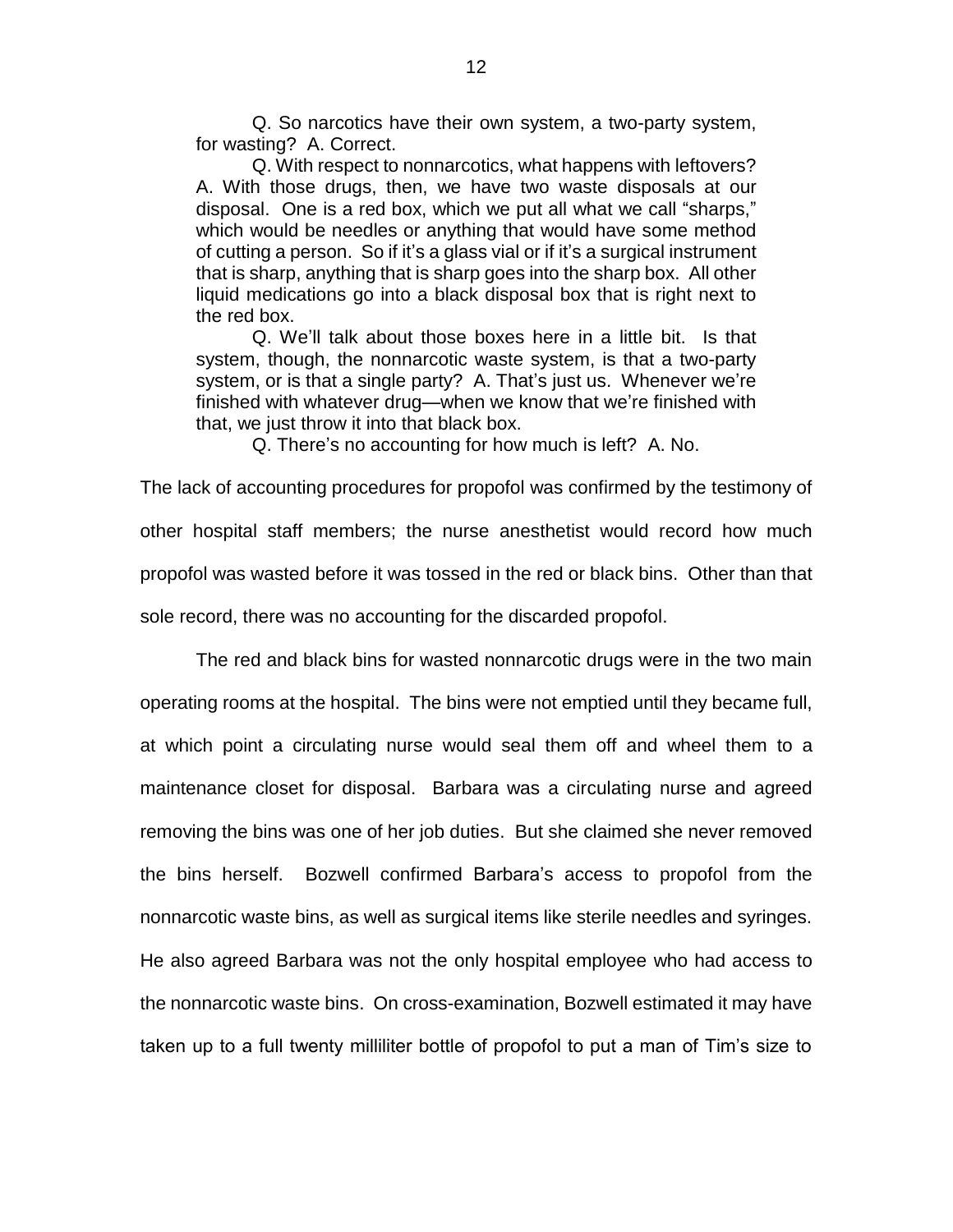sleep; but it was not uncommon for a full twenty milliliter syringe of propofol to be wasted and disposed of in the operating room bins.

Other circumstantial evidence was presented at trial. First, the State postured a financial motive for Barbara to kill Tim. Other testimony detailed her behavior after Tim's death. No one disputed that Tim's and Barbara's marriage was on the rocks by May 2018. Both Tim and Barbara told others about the likelihood of a future divorce. Over several interactions in April 2018, Barbara told her friend Sonja Carson she did not think the marriage would last through the summer. She told Sonja and other friends at a dinner that she "fucking hated Tim"; she also said she "knew how to get rid of somebody if she wanted to" although she "could have been" joking according to Sonja. Bethany Ahnen, who considered Barbara one of her closest friends, testified that Barbara told her a week before Tim's death that she wanted the marriage to end. When Bethany advised Barbara to get a divorce, she responded that she could not afford a divorce. Barbara's behavior around the time of the fire and Tim's death was also a topic of much discussion at the trial. Multiple friends, coworkers, investigators, and family members, including Barbara and Tim's son testified about her behavior and demeanor. Almost every one of these witnesses described her as acting unemotional, matter of fact, and stoic. They all considered this unusual given Tim's death. Barbara's niece was at the house the morning of the fire and described Barbara acting upset and resistant when she found out Tim's body would undergo an autopsy. Barbara confirmed as much during her testimony, but claimed she was only upset because she didn't want his body "any more cut up."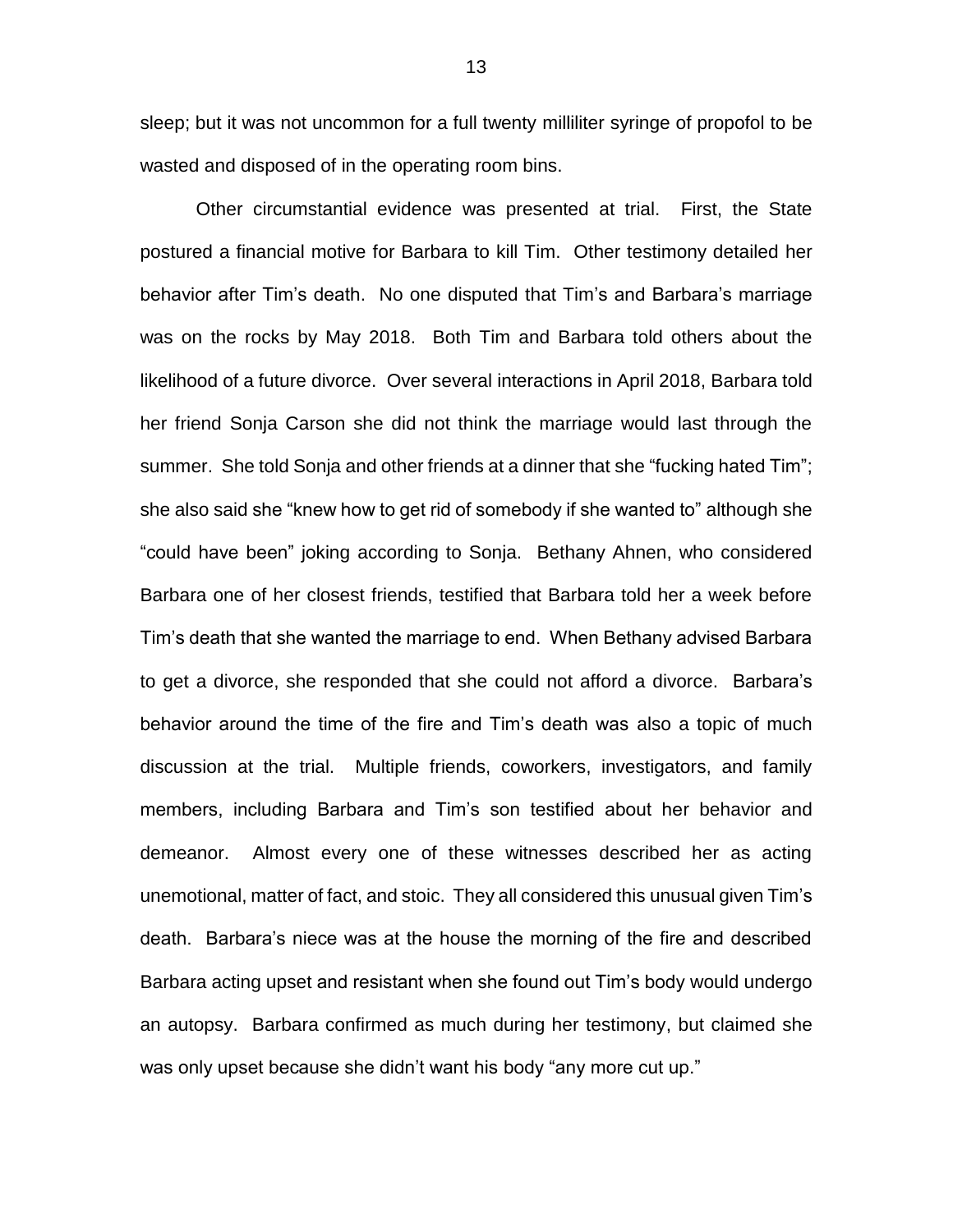Barbara admitted at trial that she and Tim had financial difficulties and were six months behind on their home mortgage payments. She discussed increasing Tim's life insurance policy, which she described as a mutual decision, from \$50,000 to \$200,000 during an open enrollment period in October 2017. The policy went into effect in February 2018. Barbara was the beneficiary of the policy, and she explained the policy was increased mainly so she could afford to cover the home mortgage if anything happened to Tim. She also said she had tried to increase her own life insurance policy during the 2017 open enrollment period but was denied, so increasing Tim's policy amount was the only way to increase coverage for the family. Barbara maintained she and Tim decided to increase his insurance together and that he participated in making the changes by giving Barbara information from his employer insurance account.

At trial Barbara attacked the evidence against her and postured a different explanation for Tim's death. Barbara's version and theories surrounding the events of the fire contrast sharply with that of witnesses and investigators. Barbara contended the more plausible theory as to causation of Tim's death was the interaction of propofol with his blood-pressure medication. She points to Tim's training as an EMT to suggest he could have handled his own injection and likely was using the drug recreationally. She also presented evidence that a propofol injection requires use of a large-gauge needle, causes burning pain, <sup>8</sup> and suggested it would take more than seconds to inject a fatal dose. She tied this

<sup>&</sup>lt;sup>8</sup> Testimony from Dr. Klein and other medical professionals confirmed that propofol injections produce a burning effect and is often given with the drug lidocaine to mitigate the effect. No lidocaine was found in Tim's blood.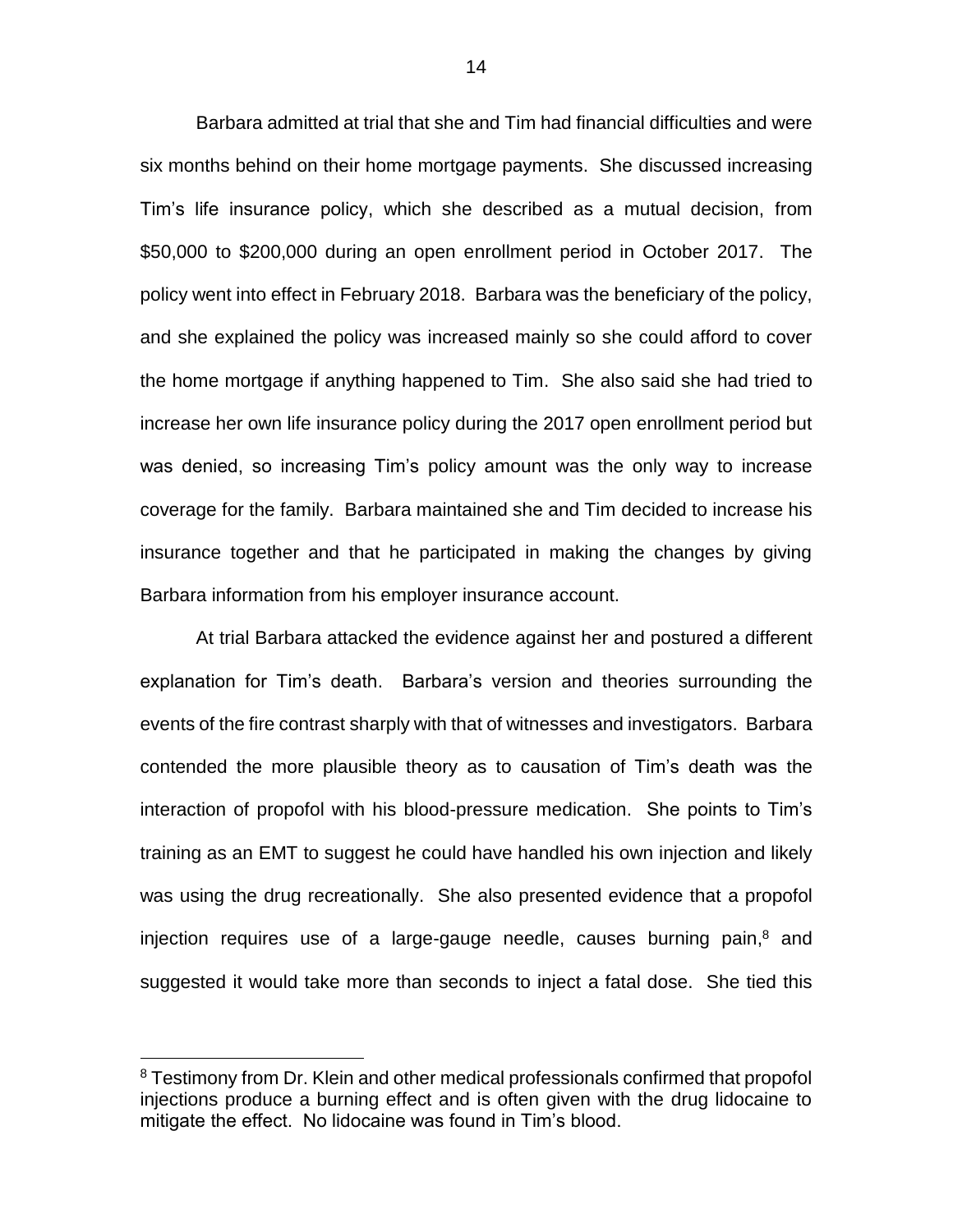back to her theory that it was not possible that she could have injected Tim without his knowledge or resistance, considering he was much bigger than she. While the State argued she likely injected insulin or muscle relaxers to knock him out for the propofol injection, Barbara countered with the lack of toxicology evidence of any other substance in Tim's system.

While investigators believed Barbara was the supplier of the propofol, she offered another possibility to produce juror doubt, urging their next door neighbor, a nurse anesthetist, supplied Tim with the propofol. As a nurse anesthetist, the neighbor also had access to propofol. He and Barbara exchanged text messages at 5:30 a.m. the morning of the fire; because his garage faced the Pasa's bathroom Barbara knew when he was leaving his house and would occasionally text him asking if he was heading to work at the hospital early. Such was the case the morning of the fire. Although not preregistered, the neighbor purportedly went to a training seminar but left early and returned to the neighborhood after his wife alerted him about the fire. The front doors of the house were found open by other neighbors on the scene right after the fire began. Further, before the public had knowledge of the presence of propofol, this neighbor mentioned to an investigator that he heard a "rumor" at the hospital where he and Barbara both worked about the possibility the drug was involved in Tim's death. Likewise, this neighbor testified at trial about his knowledge of the characteristics and administration of propofol.

As for the source of the fire, Barbara stood by the candle theory. She surmised that Tim either moved the candle from the left bedside table where she had placed it to the floor to access his Kindle, or possibly knocked the candle over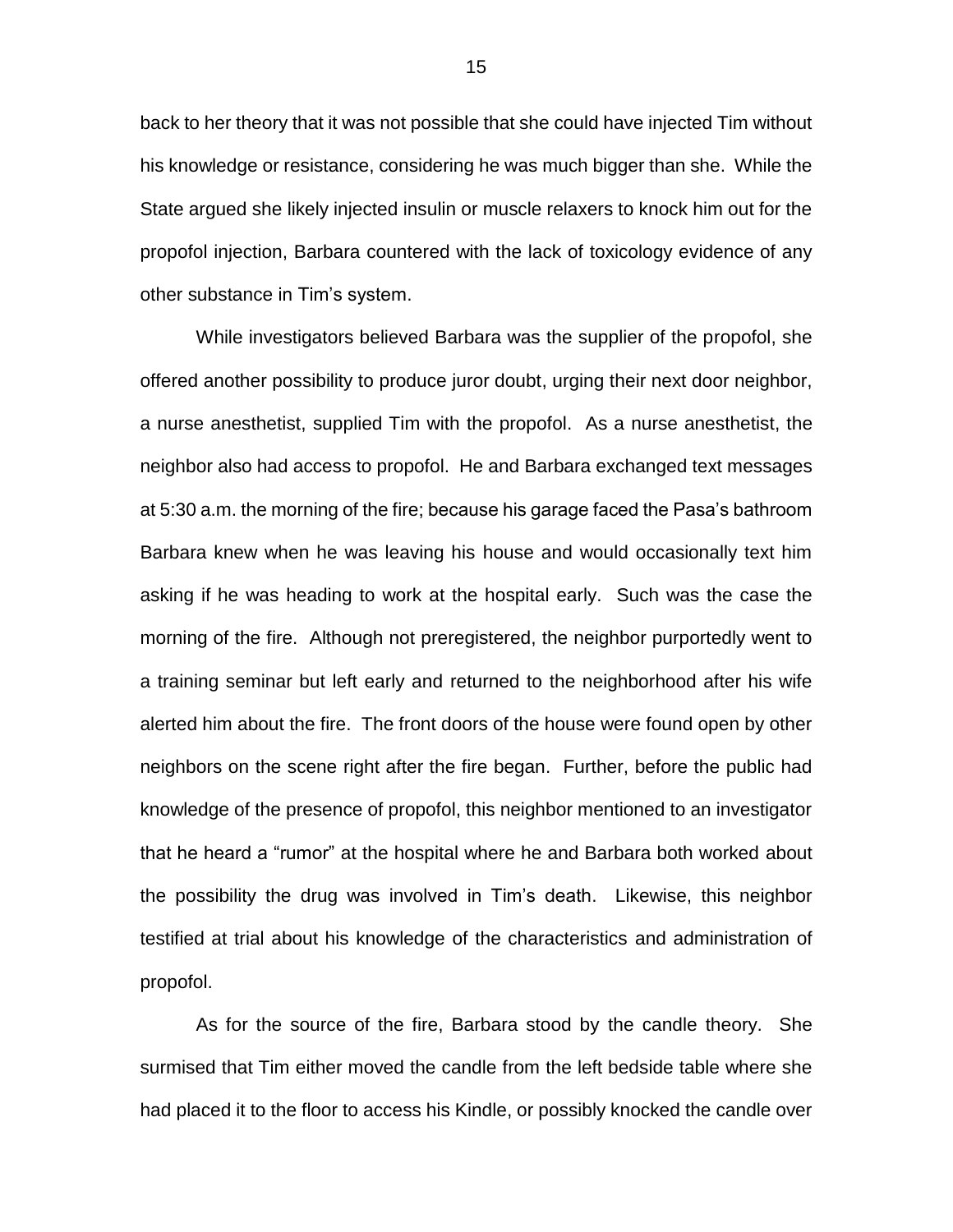on accident. She argued the candle made contact with the bedding either by the dog jumping on the bed or by Tim moving the covers, setting the bed ablaze. To explain the burn patterns and more extensive damage on the right side of the bed, Barbara suggested a guitar case found on the upper left-hand corner of the bed inhibited the supply of oxygen on the left side but that the fire began to rage as it moved to the right side where Tim's body was found. As for the disabled fire alarms, Barbara explained Tim did that because she had been cooking the night before and burned some food. And she showed investigators a burnt finger during the interviews.

To create a timeline of Barbara's movements, Special Agent Don Schnitker obtained Barbara's cellphone as part of the investigation and created a searchable digital record of the phone's contents. He noted that Barbara sent a text to her daughter at 7:08 a.m. on May 5, stating she would be a little late to the soccer tournament.<sup>9</sup> The records showed she made no attempt to contact Tim that morning even after learning about the fire. When Special Agent Schnitker confronted Barbara about this in an interview she offered no explanation. The phone records also showed that between  $7:36^{10}$  and  $7:49$  a.m., Barbara missed at least five phone calls from concerned friends and neighbors who heard about the fire. She began returning calls at 7:51 a.m. and later explained she missed the calls because of poor cell phone coverage. Investigators also learned Barbara made a cash withdrawal from a local bank ATM that morning; a video recording

<sup>&</sup>lt;sup>9</sup> Barbara changed her timeline during trial testimony, claiming she must have left the house at 7:08 given her text to her daughter.

 $10$  By 7:36 a.m. neighbors, police officers, and firefighters were on the scene at the Pasa home.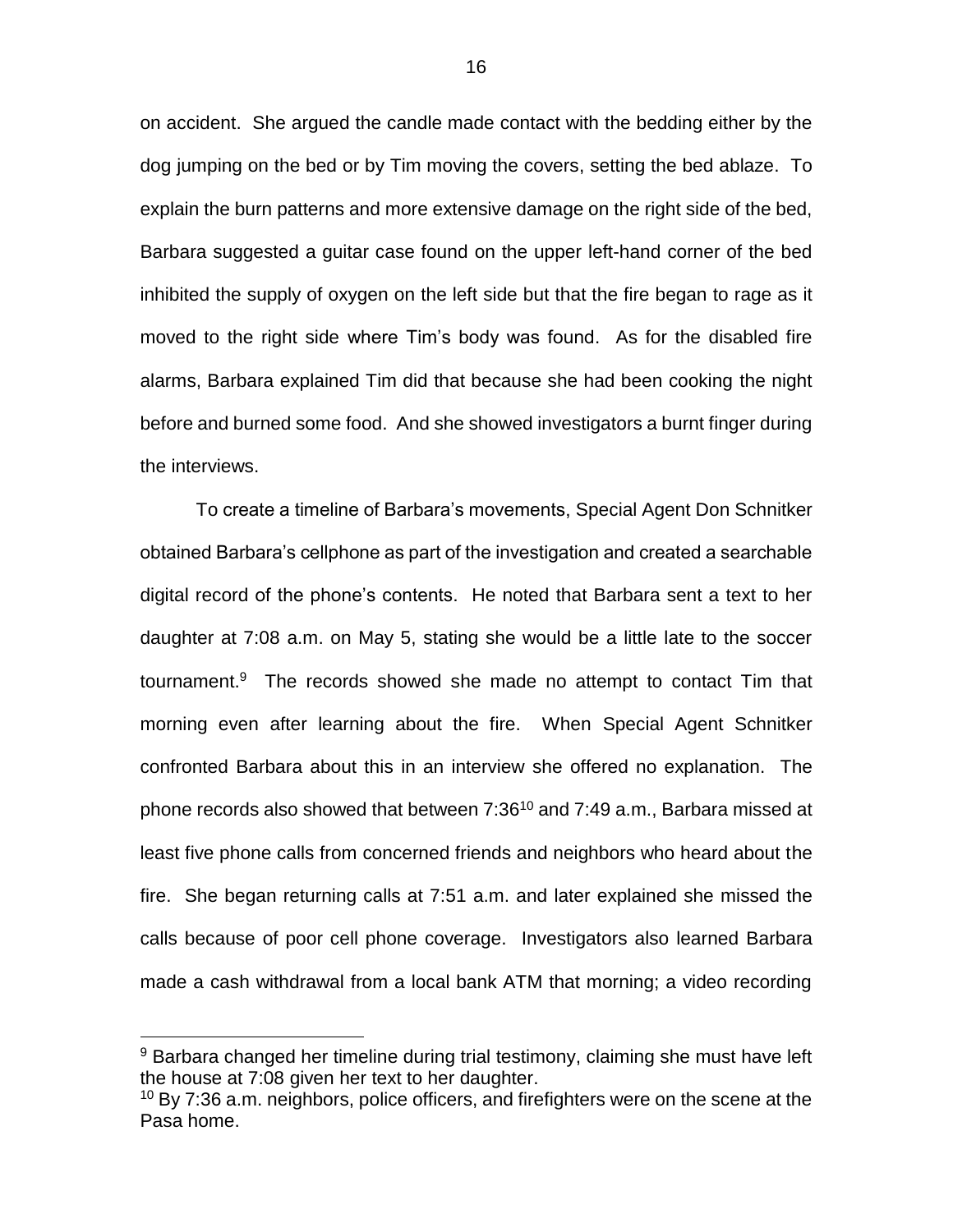from the bank showed her making the withdrawal around  $7:25$  a.m.<sup>11</sup> The bank manager who pulled the footage for investigators estimated the drive from the Pasa home to the bank takes around five minutes, give or take a few minutes. And the footage from the bank, which is roughly a five-minute drive from the Pasa home, showed Barbara was there around 7:25 a.m. Special Agent Schnitker testified there was no evidence Tim used propofol or any drugs recreationally; no evidence he had enemies or anyone with a motive to kill him; and no history of violence of any kind.

After the investigation concluded, Barbara was charged with first-degree murder and first-degree arson in June 2018. Trial began on September 17, 2019, and lasted one week. After deliberating for roughly three hours, the jury delivered a verdict finding Barbara guilty of both charges.

## **II. Standard of Review and Error Preservation.**

 $\overline{a}$ 

Barbara first claims the district court erred in denying her motions for judgment of acquittal, arguing the State presented insufficient evidence for the jury to convict. The State agrees she preserved error. "We review challenges to the sufficiency of [the] evidence for correction of errors at law." *State v. Albright*, 925 N.W.2d 144, 150 (Iowa 2019).

Next, Barbara claims the district court erred in denying her motion for a new trial on the basis the jury's verdict was contrary to the weight of the evidence. The State does not contest she preserved error. We review a district court's denial of

<sup>&</sup>lt;sup>11</sup> The video footage of Barbara at the bank is timestamped at  $7:38$  a.m., but the bank manager who pulled the footage testified at trial that the time stamp was twelve or thirteen minutes fast.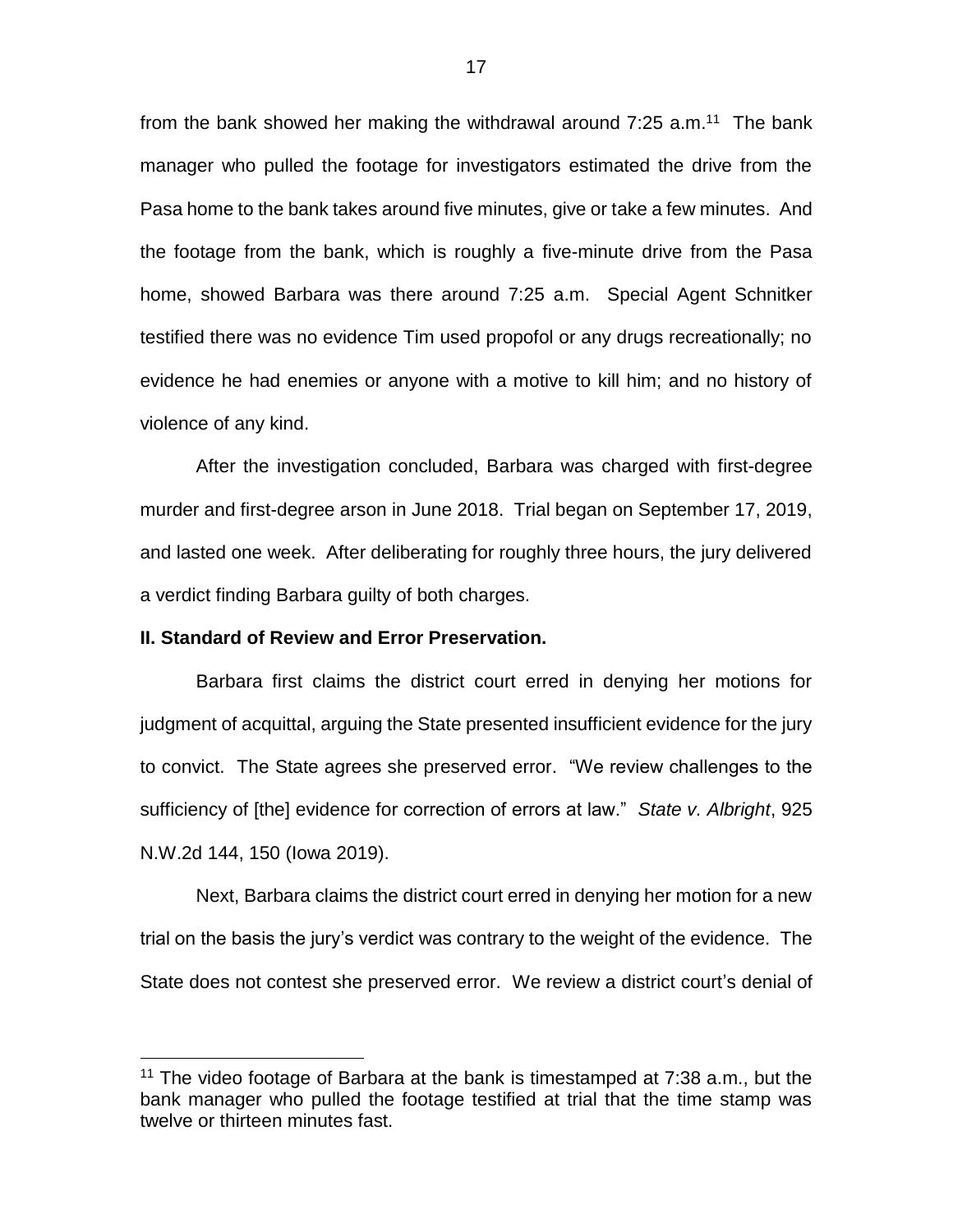a motion for new trial for abuse of discretion. *State v. Reeves*, 670 N.W.2d 199, 202 (Iowa 2003). "Trial courts have broad discretion in passing on motions for new trial." *State v. Atley*, 564 N.W.2d 817, 821 (Iowa 1997). Abuse of discretion occurs when the district court "exercised its discretion 'on grounds or for reasons clearly untenable or to an extent clearly unreasonable.'" *Id.* (citation omitted). "On a weight-of-the-evidence claim, appellate review is limited to a review of the exercise of discretion by the trial court, not of the underlying question of whether the verdict is against the weight of the evidence." *Reeves*, 670 N.W.2d at 203.

Third, Barbara and the State agree that her alleged act of first-degree arson occurred on May 5, 2018, before the July 1, 2019 amendment to Iowa Code section 902.12 creating the mandatory minimum requirements. See Iowa Acts ch. 140, § 39. Both parties agree imposing a 70% mandatory minimum here violates ex post facto principles<sup>12</sup> and that Barbara's sentence should be remanded to the district court to eliminate the mandatory minimum requirement. A claim of an illegal sentence is normally reviewed for correction of errors at law. *State v. Hoeck*, 843 N.W.2d 67, 70 (Iowa 2014). But a constitutional challenge to an illegal sentence is reviewed de novo. *State v. Lyle*, 854 N.W.2d 378, 382 (Iowa 2014).

Finally, Barbara claims she received ineffective assistance from her trial counsel. Her claims relate to alleged failures of trial counsel in investigating and presenting her case. Barbara admits she "refers to matters which are not clear within the record." She asks that we preserve her ineffective-assistance claims if

<sup>12</sup> S*ee* U.S. [Const.](https://1.next.westlaw.com/Link/Document/FullText?findType=L&pubNum=1000583&cite=USCOARTIS10CL1&originatingDoc=I6647b9904cbc11e98335c7ebe72735f9&refType=LQ&originationContext=document&transitionType=DocumentItem&contextData=(sc.Search)) art. I, § 10, cl. 1; Iowa [Const.](https://1.next.westlaw.com/Link/Document/FullText?findType=L&pubNum=1000371&cite=IACNART1S21&originatingDoc=I6647b9904cbc11e98335c7ebe72735f9&refType=LQ&originationContext=document&transitionType=DocumentItem&contextData=(sc.Search)) art. I, § 21.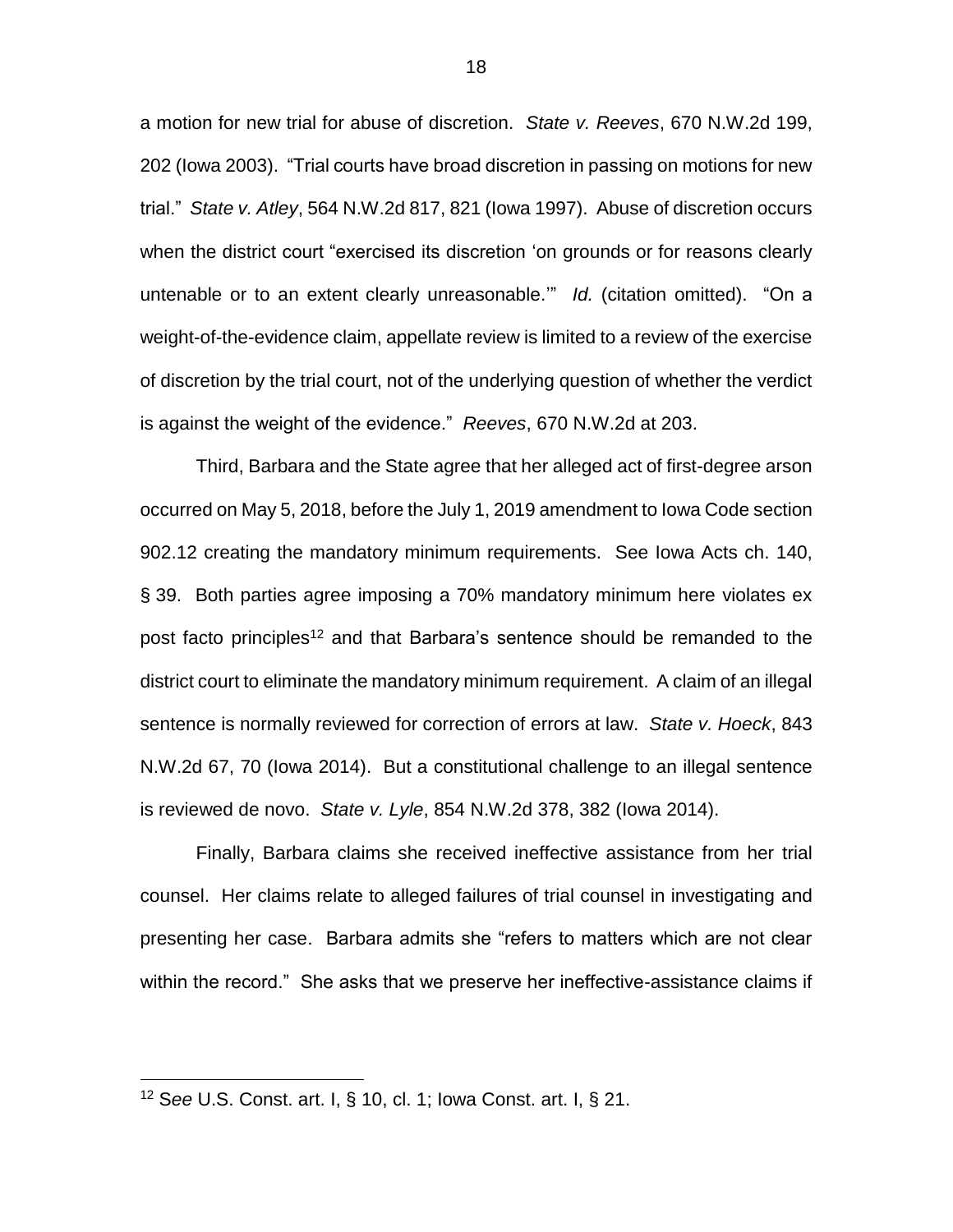we find the record insufficient to resolve them. The State agrees the ineffectiveassistance claims should be preserved for PCR proceedings.

#### **III. Analysis.**

#### **A. Sufficiency of the Evidence.**

We start with Barbara's claim that the district court erred in denying her motions for judgment of acquittal. She argues the State presented insufficient evidence for the jury to convict her of first-degree murder and first-degree arson. "In reviewing challenges to the sufficiency of evidence supporting a guilty verdict, courts consider all of the record evidence viewed in the light most favorable to the State, including all reasonable inferences that may be fairly drawn from the evidence." *State v. Reed*, 875 N.W.2d 693, 704 (Iowa 2016) (citation omitted). "A jury verdict finding of guilt will not be disturbed if there is substantial evidence to support the finding." *State v. Robinson*, 859 N.W.2d 464, 467 (Iowa 2015). Evidence is substantial if it would "convince a rational trier of fact that the defendant is guilty beyond a reasonable doubt." *Id.* (citation omitted).

We first address the first-degree-murder conviction. The State had the burden to prove beyond a reasonable doubt that Barbara, having malice aforethought, did willfully, deliberately, and with premeditation kill Tim. *See* Iowa Code §§ 707.1, 707.2(1)(a) (2018). But from a juror's view, what the State lacked in direct evidence it more than compensated with substantial circumstantial evidence of Barbara's guilt. *See State v. Huser*, 894 N.W.2d 472, 491 (Iowa 2017) (noting direct and circumstantial evidence are equally probative). First, Dr. Klein was clear and unwavering in his belief that Tim's death was a homicide caused by acute propofol intoxication. A jury could find that Tim was dead before the fire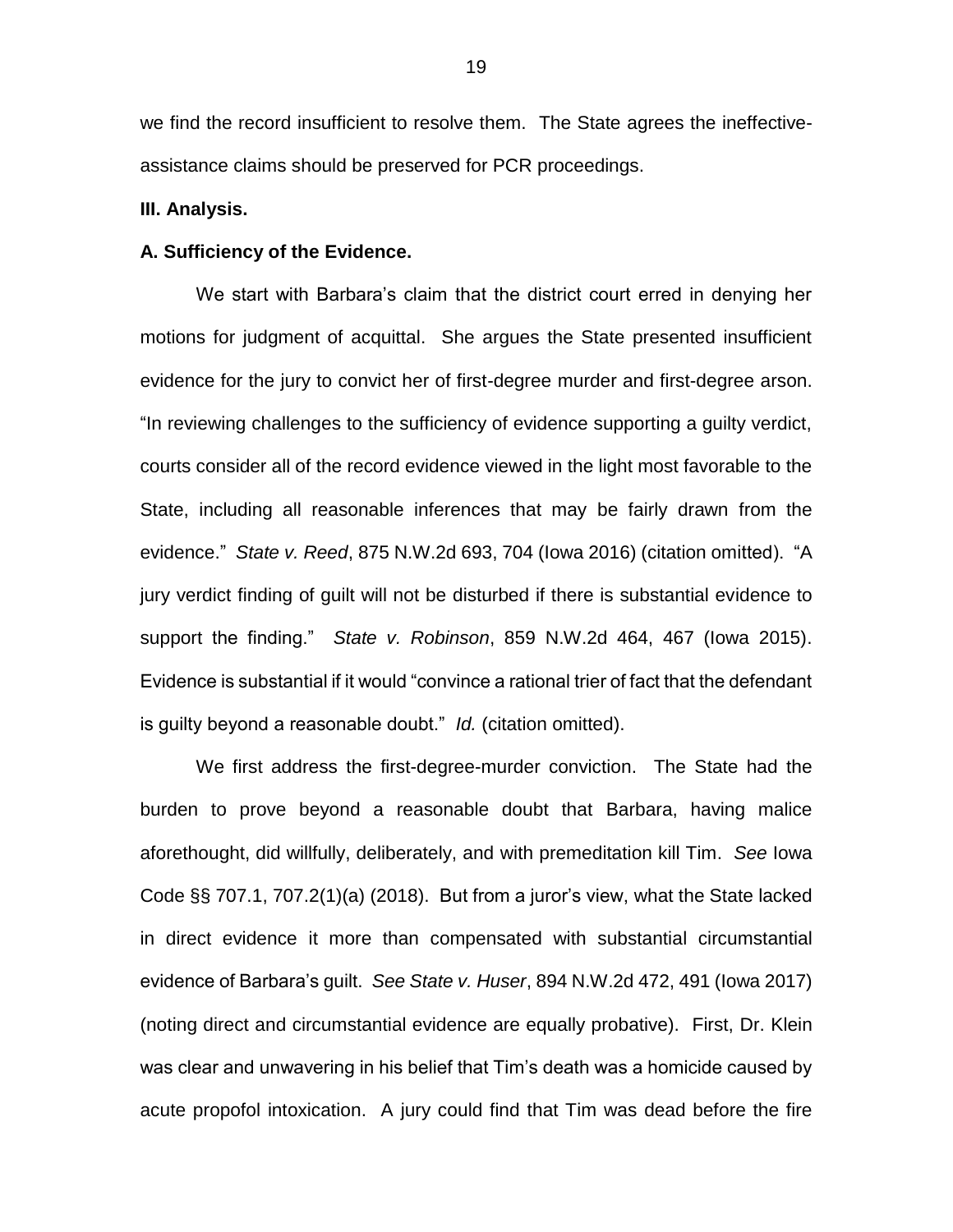began. Likewise, the autopsy confirmed the carbon monoxide levels in Tim's blood were negligible and no soot or smoke was found in his lungs. There was also no evidence of any injuries causing death, other than the severe burns covering his body. Although Tim had an enlarged heart and took medication to treat high blood pressure, Dr. Klein ruled out a heart attack or other natural causes of death. In Dr. Klein's opinion, the presence of propofol in Tim's blood was highly suspicious and the only explanation for the cause of death. And it was not disputed that Barbara had regular access to propofol as a circulating nurse at the hospital, while Tim did not. The jury was free to reject Barbara's theory that Tim injected himself with propofol for recreational use, particularly because there was no history of drug use shown or an explanation of how Tim would have obtained propofol. As for the theory that the neighbor-nurse anesthetist might have provided the drug to Tim, the jury was able to evaluate the neighbor's creditability as he testified at trial. *See State v. Dudley*, 856 N.W.2d 668, 676 (Iowa 2014) ("Our system of justice vests the jury with the function of evaluating a witness's credibility."). While Barbara identified theories for the cause of Tim's death as well, the State offered plausible counter responses with testimony from experts in their fields. "The jury is not required to accept the defendant's version of the events." *State v. Helm*, 504 N.W.2d 142, 146 (Iowa Ct. App. 1996); *accord State v. Sanford*, 814 N.W.2d 611, 615 (Iowa 2012) ("Inherent in our standard of review of jury verdicts in criminal cases is the recognition that the jury [is] free to reject certain evidence, and credit other evidence." (alteration in original) (citation omitted)).

Barbara argues the level of propofol found in Tim's blood was not enough to put him to sleep, let alone cause death. This is true; the level of propofol in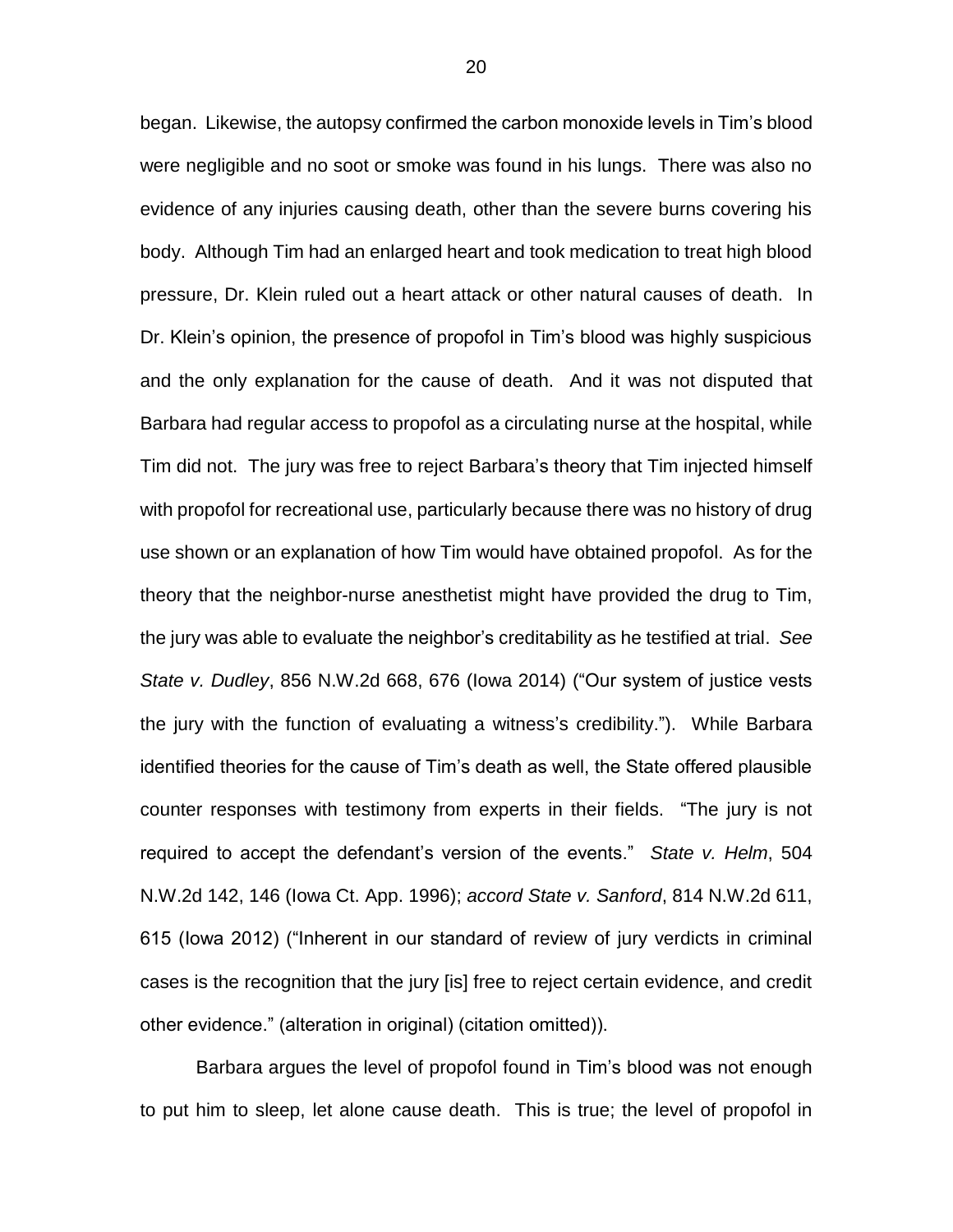Tim's blood was low. That said, Dr. Klein testified the level of propofol in Tim's blood by the time of toxicology tests was not necessarily indicative of the level when he was injected. Barbara counters this by pointing to a joint stipulation offered at trial in which Dr. Anderson, the toxicologist consulted by Dr. Klein, stated, "The concentration of [p]ropofol in a person's blood is not expected to decrease after death." But Dr. Anderson's statement was not inconsistent with Dr. Klein's report and testimony, in which he said the concentration of propofol in a person's blood would dissipate rapidly *after injection* and before death.

So propofol eliminates very quickly, within minutes. So it's possible that *his level could have been quite a bit higher at the time of injection* and then he becomes what's called hypoxic, meaning not enough oxygen, because he's not breathing enough. So that would give time for that drug to be eliminated *and then he would die several minutes or a period of time after that injection*. . . .

(Emphasis added.)

Next, Barbara questions how she could have overpowered Tim and injected the propofol into his veins. Dr. Klein offered theories as to how Tim could have been rendered unconscious before the propofol injection, including an injection of insulin or a sedative drug. Ultimately the State did not have evidence of any other substance in Tim's blood that could have rendered him unconscious, although Dr. Klein said insulin or sedative drugs could have dissipated from Tim's blood by the time he ordered toxicology testing. In other words, he believed the lack of insulin or sedatives in Tim's blood did not mean they were never present.

Other pieces of evidence bolstered the State's case. Together with Dr. Klein's testimony on the autopsy and toxicology test results, the State raised Barbara's financial motive to kill Tim because of money problems and a crumbling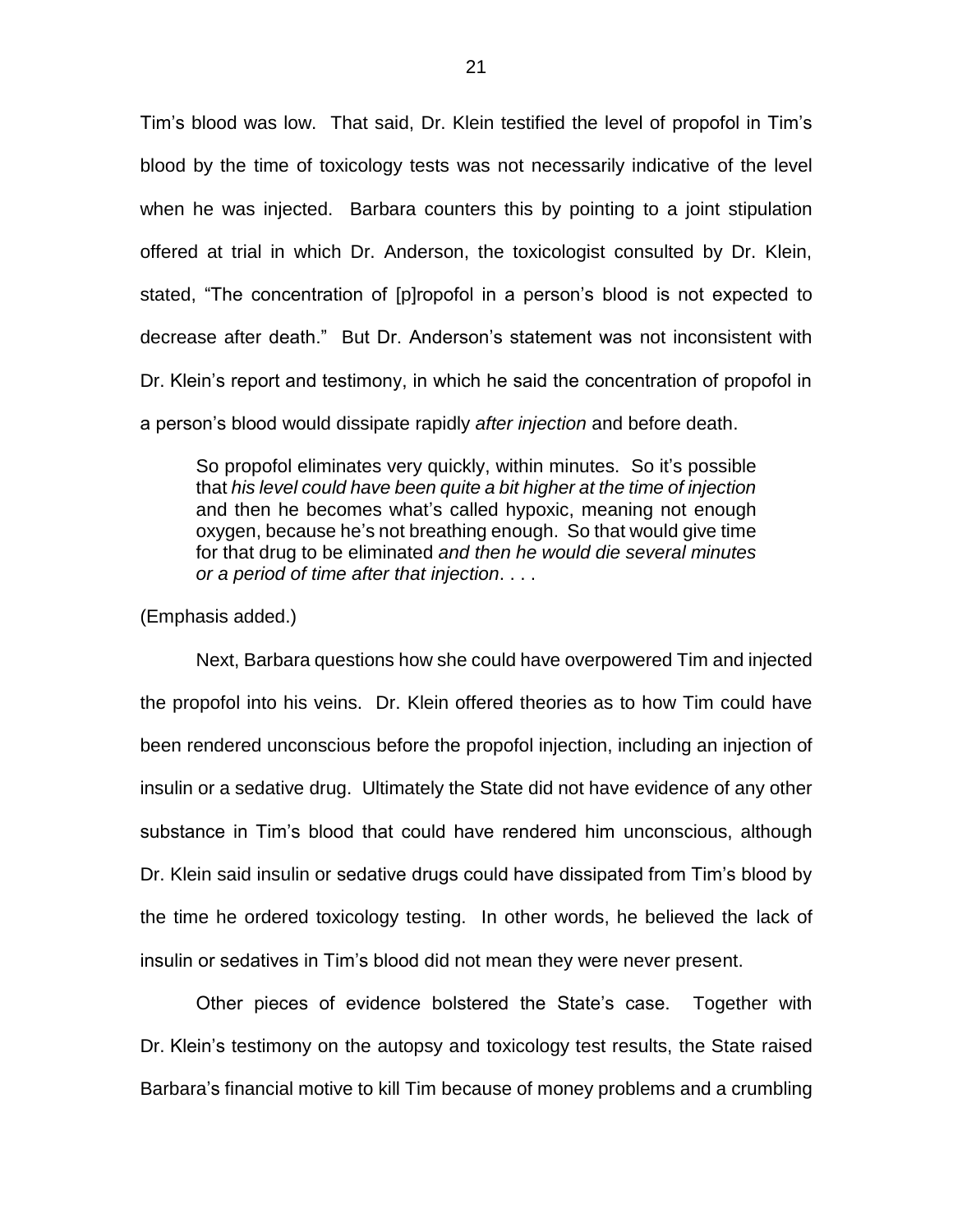marriage. *See State v. Blair*, 347 N.W.2d 416, 421 (1984) (deliberation and premeditation can be shown by evidence of a motive). Further, Barbara's timeline of events on the morning of May 5 was inconsistent; neighbors saw her vehicle at the house as late as 7:22 a.m., contradicting her claim that she left by or shortly after 7:00 a.m. Because the fire was raging by 7:33 a.m., if Barbara left later than she offered, that left only minutes for the injection of propofol and the start of the fire to occur.

Pointing to reasonable human behavior, the State discussed Barbara's post-fire actions. After learning of the fire, and knowing Tim was ill or asleep in the home, Barbara never called to check on him. Barbara never explained why she did not even attempt to contact Tim. Lastly, friends, coworkers, and family, including her own son, testified about Barbara's strange lack of emotion after Tim's death and found it suspicious.

Ultimately, the jury concluded Tim was murdered and that Barbara was the killer. We find the evidence, viewed in the light most favorable to the State, is substantial and more than enough to "convince a rational trier of fact that the defendant is guilty beyond a reasonable doubt." *Robinson*, 859 N.W.2d at 467. We affirm Barbara's conviction for first-degree murder.

Barbara also challenges her conviction for first-degree arson. Arson is statutorily defined as:

Causing a fire or explosion, or placing any burning or combustible material, or any incendiary or explosive device or material, in or near any property with the intent to destroy or damage such property, or with the knowledge that such property will probably be destroyed or damaged . . . whether or not any such property is actually destroyed or damaged.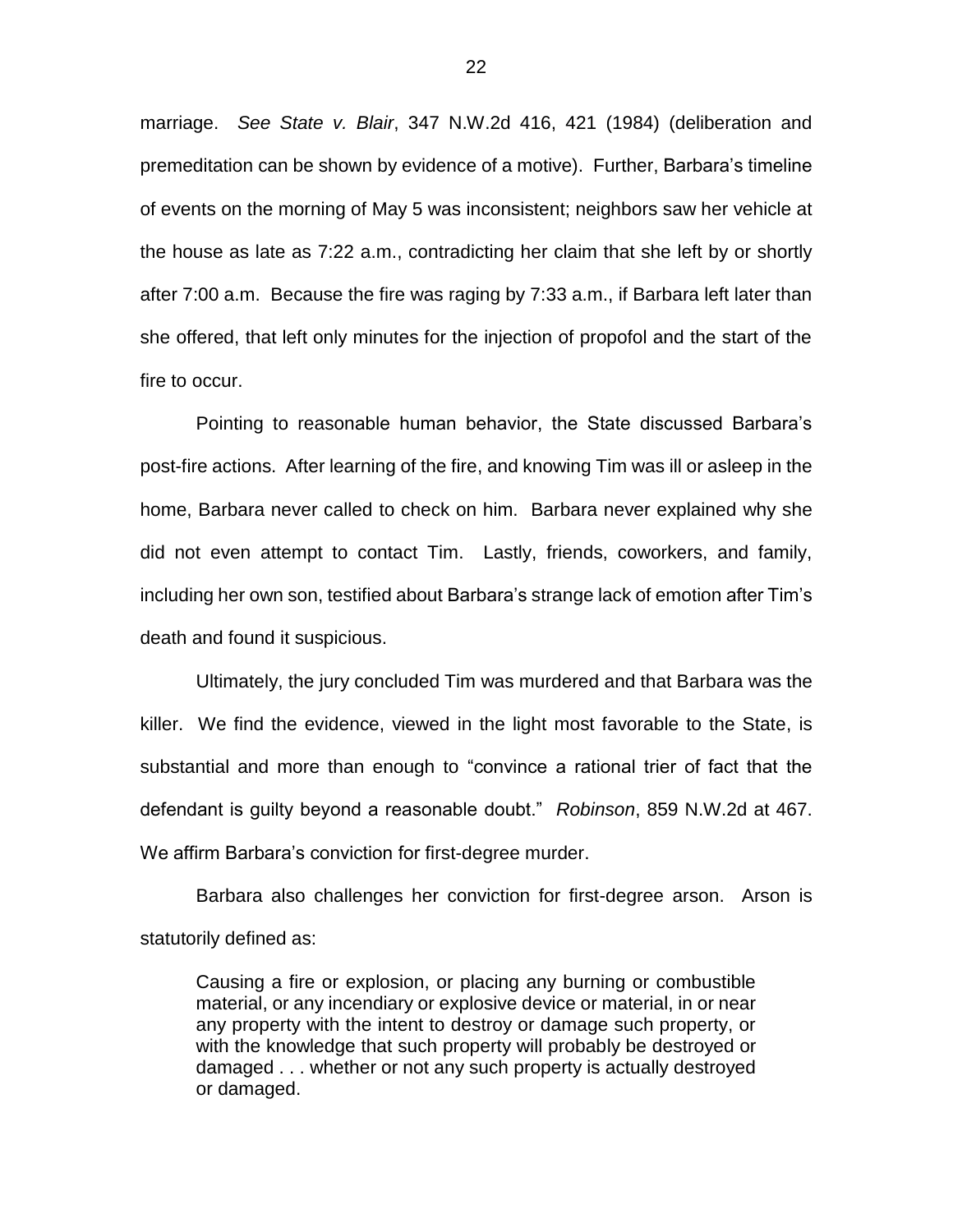Iowa Code § 712.1. Arson in the first degree occurs "when the presence of one or more persons can be reasonably anticipated in or near the property which is the subject of the arson . . . ." *Id.* § 712.2. Here, Barbara again presents the candle theory. As we discussed above, her theory that a candle found on the left side of the master bedroom was the cause and origin of the fire was rejected and refuted by Special Agent Linkletter, an expert in fire investigations. He concluded the fire originated on the right side of the bed based on burn patterns and was caused intentionally by some sort of direct flame on the bedding. This matches the testimony of Assistant Chief Milburn, the first state-certified fire investigator on the scene who contacted Special Agent Linkletter after noting multiple "red flags" in the Pasa home, including smoke detectors rendered inoperable. Viewing the evidence in the light most favorable to the State, we find substantial evidence supported the jury's finding that Barbara set the fire and is guilty of first-degree arson. We affirm her convictions.

#### **B. Weight of the Evidence.**

Barbara next claims the district court abused its discretion denying her motion for new trial, arguing the jury verdict is contrary to the weight of the evidence. "Iowa Rule of Criminal Procedure 2.24(2)(b)(6) [(2019)] permits a district court to grant a motion for new trial when a verdict is contrary to the weight of the evidence." *State v. Ary*, 877 N.W.2d 686, 706 (Iowa 2016). "A verdict is contrary to the weight of the evidence only when 'a greater amount of credible evidence supports one side of an issue or cause than the other.'" *Id.* (citation omitted). The analysis is broader than the sufficiency-of-the-evidence analysis "in that it involves questions of credibility and refers to a determination that more credible evidence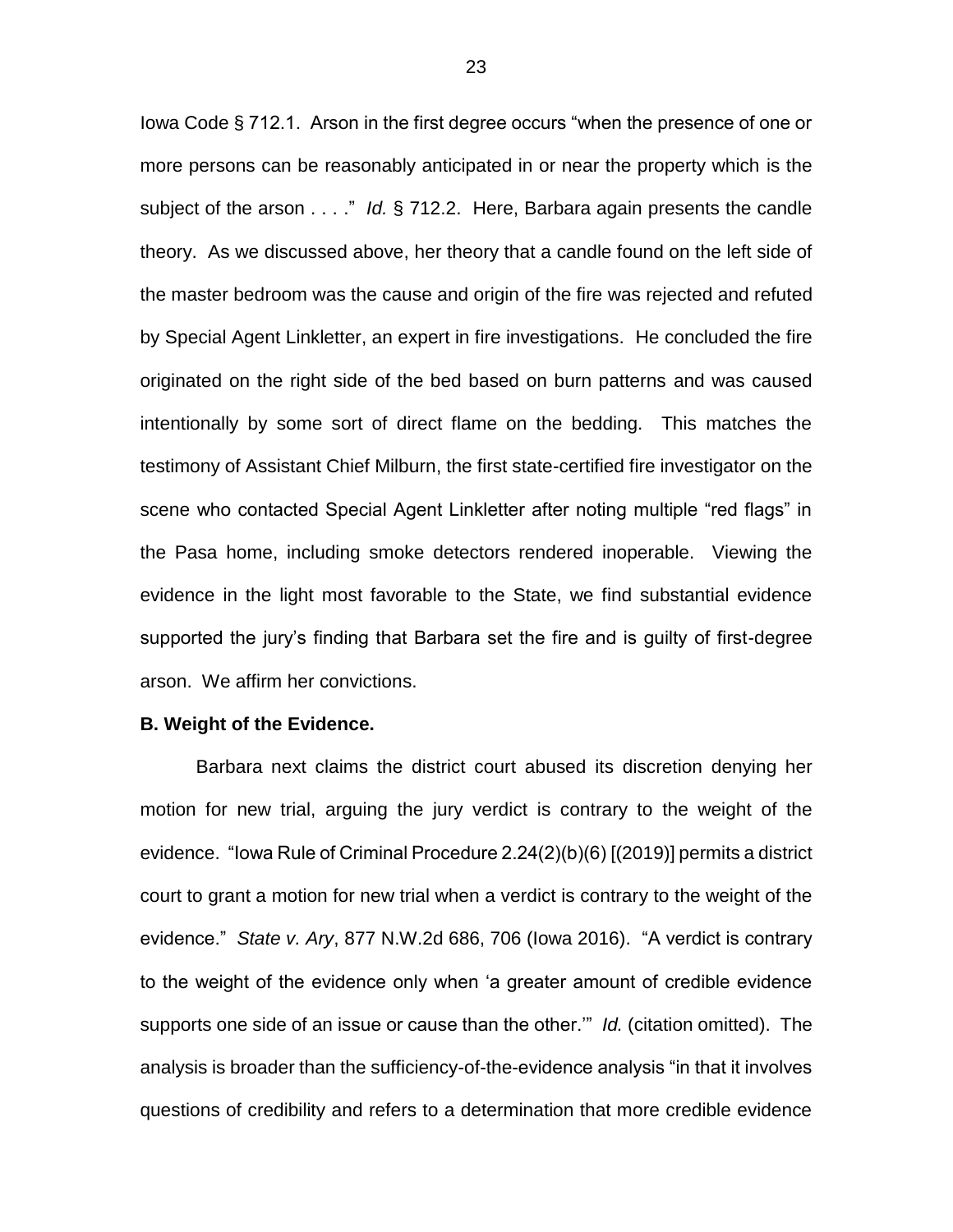supports one side than the other." *State v. Nitcher*, 720 N.W.2d 547, 559 (Iowa 2006). Yet it is "also more stringent than the sufficiency of the evidence standard in that it allows the court to grant a motion for new trial only if more evidence supports the alternative verdict as opposed to the verdict rendered." *Ary*, 877 N.W.2d at 706. "[A] district court may invoke its power to grant a new trial on the ground the verdict was contrary to the weight of the evidence only in the extraordinary case in which the evidence preponderates heavily against the verdict rendered." *Id.*

In support of her claim the jury verdict was contrary to the weight of the evidence, Barbara offers the same arguments she makes in her sufficiency-of-theevidence claim. For the same reasons we found her arguments on the sufficiency of the evidence claim unconvincing, we reject her weight-of-the-evidence claim. We find the district court did not abuse its substantial discretion in denying her motion for a new trial. The district court could, and did, find the greater amount of credible evidence weighed heavily in favor of the jury's conclusion that Barbara, having malice aforethought, did willfully, deliberately, and with premeditation kill her husband, Tim. Similarly, the greater amount of credible evidence supports the jury's conclusion that the fire at the Pasa home was set intentionally by Barbara, the only person other than Tim in the house the morning of May 5. This is not a rare and "extraordinary case where the evidence preponderates heavily against the verdict." *State v. Shanahan*, 712 N.W.2d 121, 135 (Iowa 2006).

### **C. Sentencing Error.**

Barbara claims the district court erred in sentencing her to a mandatory minimum for first-degree arson requiring her to serve 70% of her twenty-five-year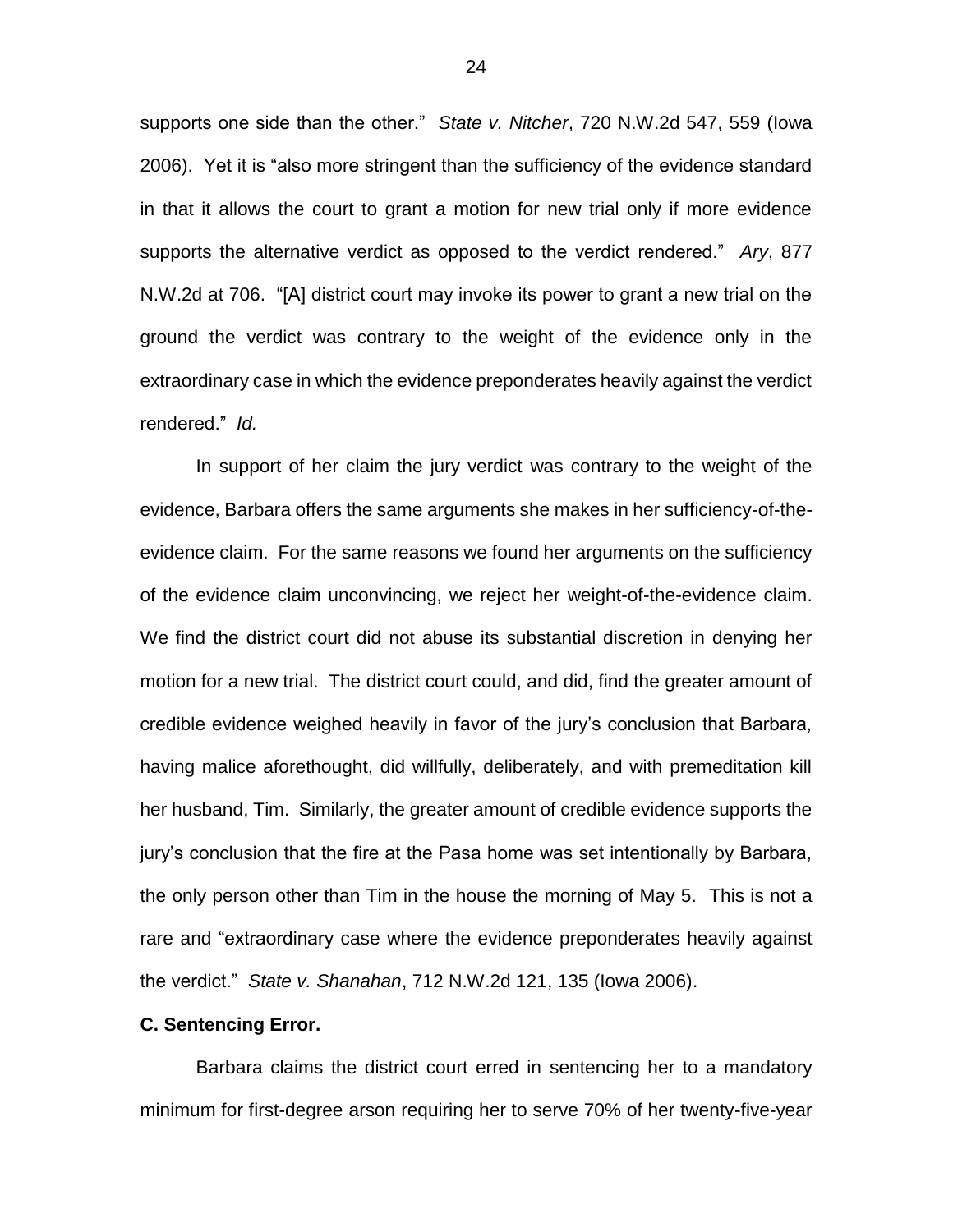sentence before becoming eligible for work release or parole under Iowa Code section 902.12(5). Section 902.12(5) provides:

A person serving a sentence for a conviction for arson in the first degree in violation of section 712.2 that *occurs on or after July 1*, *2019,* shall be denied parole or work release until the person has served between one-half and seven-tenths of the maximum term of the person's sentence as determined under section 901.11, subsection 5.

(Emphasis added.) The State agrees that Barbara did not commit an arson on or after July 1, 2019, so the statute does not apply to her conduct. So to avoid an ex post facto application, the State urges, "The case should be remanded for entrance of an order eliminating the mandatory minimum. No new sentencing hearing is necessary." We remand with directions to eliminate the mandatory minimum portion of the sentencing order. *See State v. Smith-Berry*, No. 19-0839, 2020 WL 2988410, at \*4 (Iowa Ct. App. June 3, 2020); *State v. Brown*, No. 18-1988, 2020 WL 1879686, at \*6–7 (Iowa Ct. App. Apr. 15, 2020).

## **D. Ineffective-Assistance-of-Counsel Claims.**

Both Barbara and the State agree on this point—the evidence is not sufficient to address Barbara's ineffective-assistance-of-counsel claims. We agree and preserve these claims for a PCR proceeding. *See State v. Zacarias*, No. 19- 0838, 2021 WL 1583820, at \*10 (Iowa, Apr. 23, 2021) (preserving defendant's ineffective-assistance-of-counsel claims for a PCR proceeding to allow an adequate record to be made and allow the attorney the opportunity to respond to the claims).

## **IV. Conclusion.**

We affirm Barbara's convictions for first-degree murder and first-degree